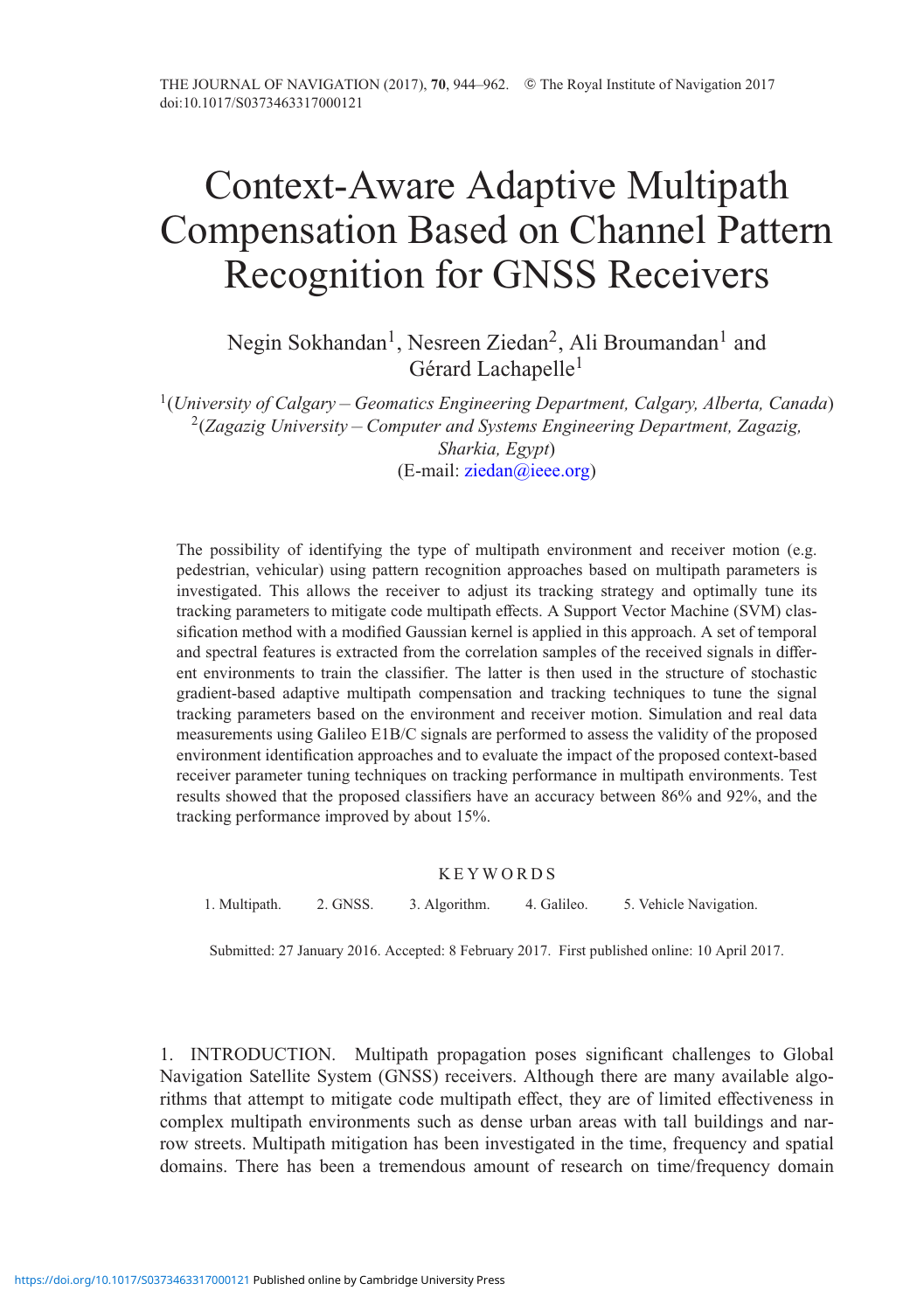techniques ranging from low-complexity correlator-based multipath mitigation methods to maximum likelihood-based techniques with massive searches on unknown signal parameters. The most common code multipath mitigation techniques include variants of the traditional Delay-Lock Loop (DLL) method, such as the double-delta correlator, strobe correlator and high resolution correlator techniques. Although these techniques are effective when the receiver is subjected to a few weak multipath reflections, performance in severe multipath scenarios, such as urban areas where reflections are numerous and often stronger than Line of Sight (LOS) signals, is still limited.

Another class of multipath mitigation techniques includes advanced methods such as the Multipath Estimating Delay Locked Loop (MEDLL) (Townsend et al., [1995](#page-18-0)), the Multipath Mitigation Technique (Weill, [2002](#page-18-1)), the Fast-Iterative Maximum Likelihood Algorithm (FIMLA) (Silver et al., [2010](#page-18-2)), Sequential Maximum Likelihood (Sahmoudi and Amin, [2008](#page-18-3)), the Reduced Search Space Multipath Likelihood (RSSML) algorithm (Zahidul et al., [2012](#page-18-4)) and deconvolution approaches (Skournetou et al., [2011\)](#page-18-5). This class of techniques is based on Maximum Likelihood (ML) estimation. ML-based multipath estimation techniques approach theoretical performance upper limits (i.e. Cramer-Rao Lower Bound). However, they introduce large computational complexities in the receiver as a result of exploring large search spaces or performing matrix inversion procedures. At the cost of a complex multi-correlator structure, advanced estimation algorithms introduce multipath mitigation performance superior to that of conventional correlation-based techniques. However, in some applications, this level of computational complexity may be too high or impossible to implement. Spatial processing using an antenna array is another signal processing method to deal with interference signals in GNSS applications (Fernandez-Prades et al., [2016\)](#page-17-0). The effectiveness of antenna arrays to mitigate multipath interference has been studied using different robust beamforming techniques in GNSS applications (Broumandan et al., [2016](#page-17-1)). These methods are effective in mitigating narrowband and wideband interference, while increasing software and hardware complexity. There have been several research projects on improvement of positioning accuracy in areas where Non Line-of-Sight (NLOS) reception is a major problem (Kumar and Petovello, [2015;](#page-17-2) Groves, [2011\)](#page-17-3). A 3D-mapping-aided GNSS approach can significantly improve navigation solutions in locations where satellite signals are blocked. Spangenberg et al. [\(2010](#page-18-6)) have implemented a hybrid navigation system using the Global Positioning System (GPS) and dead-reckoning sensors. Two main models were used in the investigation to detect presence or absence of direct signals considering variations in mean and variance of the signal. Groves and Jiang  $(2013)$  have investigated three methods, namely height aiding,  $C/N<sub>0</sub>$  weighting and consistency checking to mitigate the effect of NLOS reception and multipath on navigation solutions.

One important issue in mitigating the effect of multipath signals based on advanced methods is that different types of multipath environments require different mitigation and tracking strategies, or at least different tuning parameters. Machine learning techniques have been used extensively to develop context-aware applications in computing and autonomous navigation. Context-aware computing (Ranganathan and Campbell, [2003;](#page-18-7) Krause et al., [2006](#page-17-5); Danylenko et al., [2011;](#page-17-6) Perera et al., [2014\)](#page-17-7) aims at sensing the context of the operating environment to optimise the interaction between different applications or between applications and users. Autonomous navigation is a major issue in mobile robotics applications (Thrun, [1998](#page-18-8); Thrun et al., [2001;](#page-18-9) Bagnell et al., [2010](#page-17-8); Silver et al., [2010](#page-18-2); Choi et al., [2011;](#page-17-9) Giusti et al., [2016\)](#page-17-10). The challenge for mobile robots is to learn the context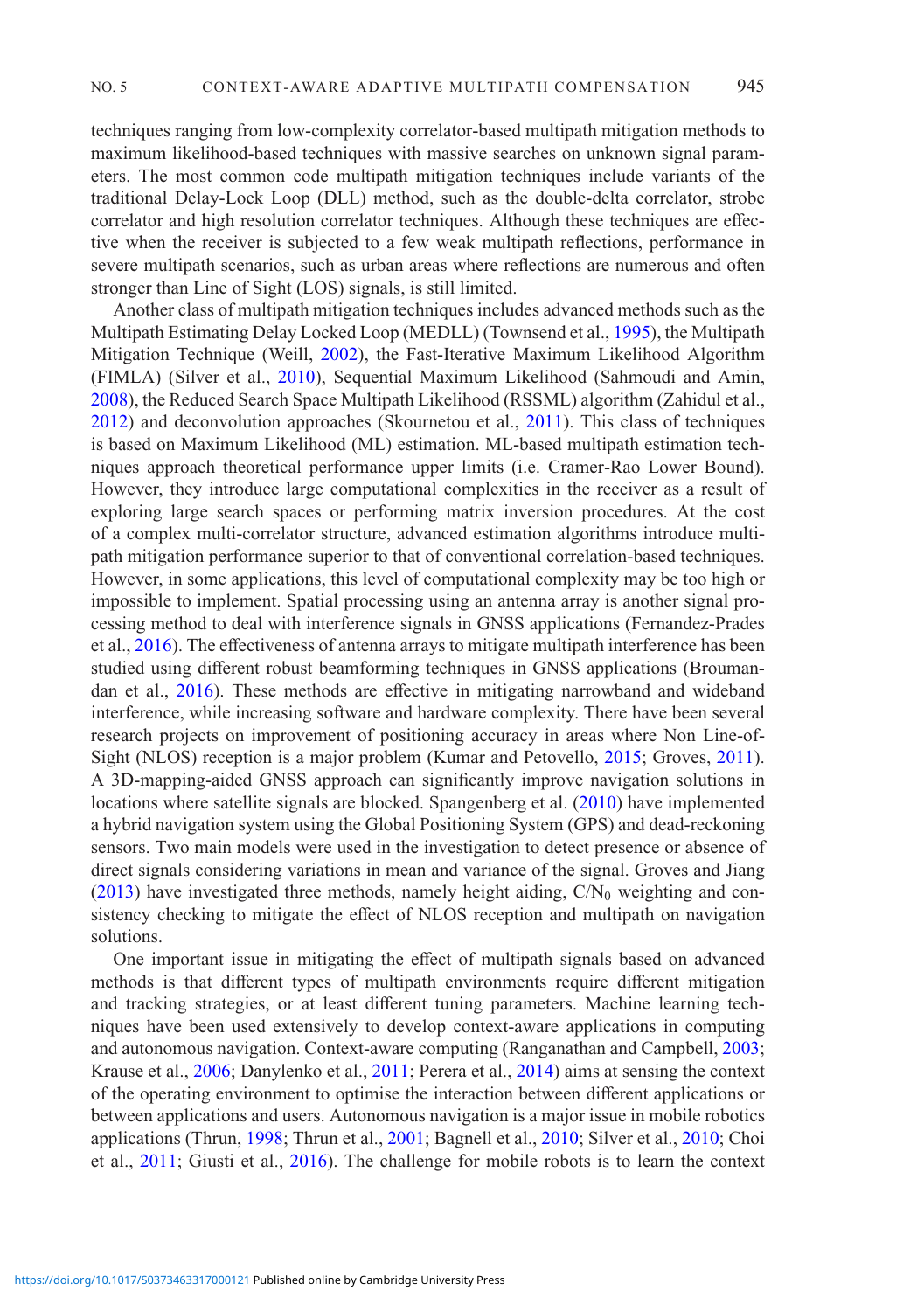of their deployed environments and to efficiently navigate through rough and unstructured terrains.

Context classification has been used in several GNSS applications (Shafiee et al., [2011;](#page-18-10) Shivaramaiah and Dempster, [2011](#page-18-11); Groves et al., [2013](#page-17-11)). Furthermore, there has been limited research on determining the context of a GNSS channel using signal amplitude. Lin et al.  $(2013)$  used the Rician K-factor and C/N<sub>0</sub> to measure the fading level of a channel and adjust the receiver operation state accordingly.  $C/N_0$  monitoring has also been used to distinguish between LOS and NLOS signals. In this paper, a pattern recognition algorithm is used to detect the type of multipath environment (urban, suburban, indoor, or open sky) and the type of receiver motion (vehicular or pedestrian). This is to provide additional capability for a GNSS receiver to adjust its tracking strategy and tune its parameters accordingly. A pattern recognition algorithm based on neural network architecture has been developed by Ziedan [\(2012\)](#page-18-12) where the features used for recognition were directly extracted from the channel parameters. However, exact channel parameters (e.g. amplitudes and code delays of multipath or NLOS signals) are usually not available in a GNSS receiver and estimating them requires very high sampling rates. In this paper, a set of temporal and spectral classification features is extracted from the correlation sequence of the received signals. This makes the algorithm much more feasible in practice. The classification approach used in this paper is based on a Support Vector Machine (SVM) (Burges, [1998\)](#page-17-13) algorithm that takes advantage of a modified Gaussian kernel. SVMs are a group of machine learning algorithms that can classify non-linearly separable data instances by projecting the data features into a higher dimensional space and maximising the geometric distance between the decision boundary and the nearest data on each side of the decision boundary. These algorithms are well known for showing good empirical performance in classification and pattern recognition for non-linear problems. Specifically, SVM classifiers offer the advantages of being effective in high dimensional spaces (even when the number of dimensions is greater than the number of data instances), and being memory efficient and versatile (different kernel functions can be specified for the decision function).

The classification results are further used in a GNSS multipath compensation and tracking algorithm. It is assumed that an acquisition process has been performed beforehand and the focus is therefore on tracking the acquired signals. The proposed algorithm selects the type of adaptive tracking strategy and the corresponding tuning parameters based on the context of the multipath environment and the state of the receiver motion. It is assumed that the line-of-sight signal is present, even though it may be much weaker than corresponding reflected signals.

Simulations and real data measurements using Galileo E1B/C signals are performed to evaluate the effect of the above context-based tracking strategy on the delay estimation performance of a stochastic gradient-based adaptive multipath compensation system. Galileo E1 signals are modulated using a Composite Binary Offset Carrier (CBOC), which is generated by multiplexing BOC(6,1) and BOC(1,1) signals. The Auto-Correlation Function (ACF) of CBOC signals is characterised by a narrow main lobe, two side lobes and several secondary peaks. The CBOC modulation results in better multipath performance compared to the BPSK modulation used by the GPS L1 signals due to its narrower lobe.

2. MULTIPATH MODEL. The received baseband signal in a multipath channel can be modelled as an *M*-path signal composed of a direct path and  $(M - 1)$  reflected rays plus an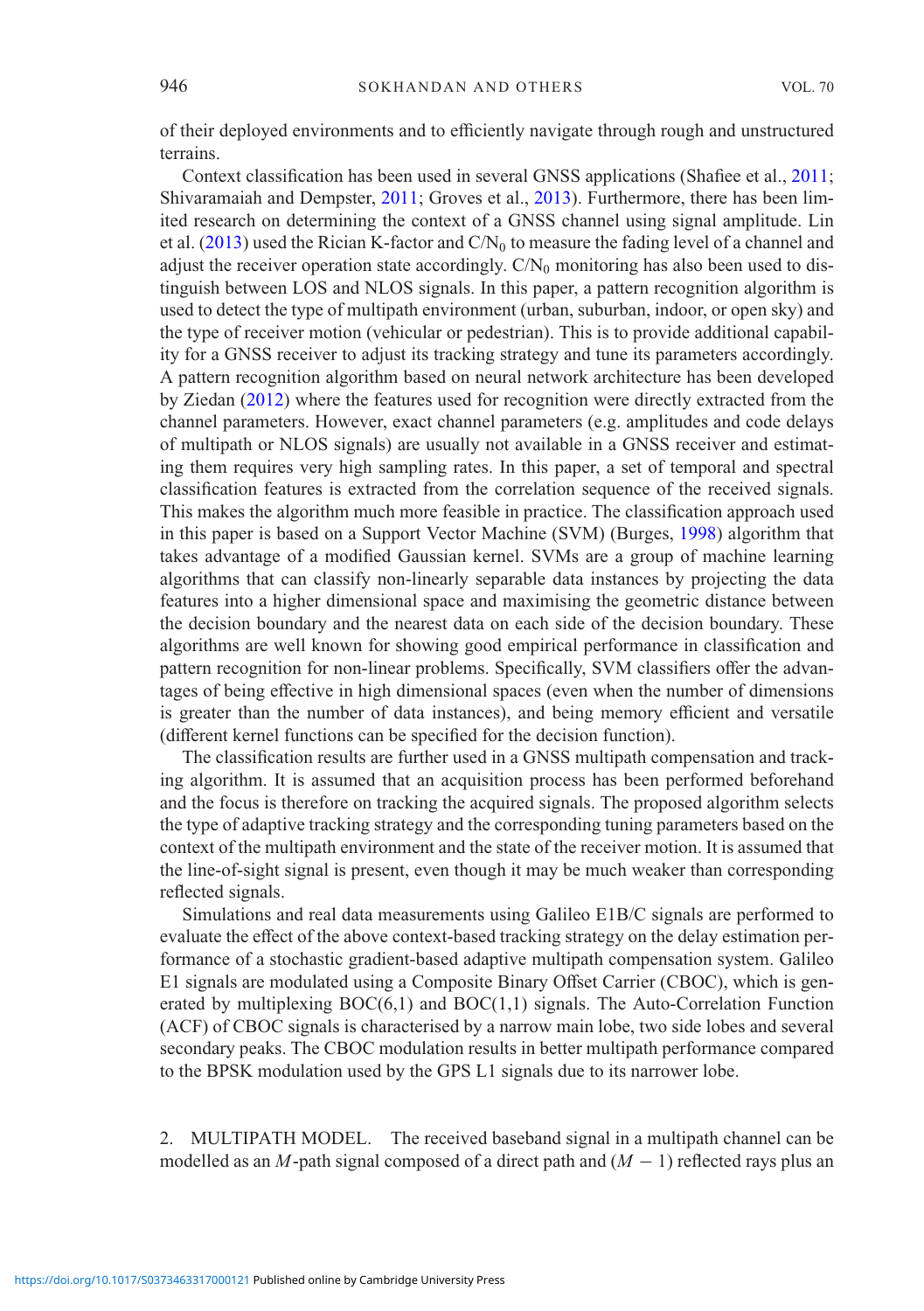Additive White Gaussian Noise (AWGN) term, *n*(*t*). The model can be represented as

<span id="page-3-1"></span>
$$
r(t) = s(t)^{*}h(t) = \sum_{k=1}^{M} A_{k}s(t - \tau_{k})e^{i(\phi_{k})} + n(t)
$$
\n(1)

where  $s(t)$  is the transmitted spread spectrum signal,  $h(t)$  is the channel impulse response, and  $A_k$ ,  $\phi_k$  and  $\tau_k$  are the time-variant amplitude, instantaneous phase and delay parameters corresponding to the  $k^{th}$  path ( $k = 1$  corresponds to the LOS signal). The received signal after being down converted, filtered and sampled is correlated with a replica of the Pseudo-Noise (PN) code. The output of the correlator can be expressed as

<span id="page-3-0"></span>
$$
y(\tau) = \sum_{k=1}^{M} a_k g(\tau - \tau_k) + w_n(\tau), \quad \tau = 0, T_s, \dots, (N-1)T_s
$$
 (2)

where  $a_k = A_k e^{j \phi_k}$  is the complex path coefficient corresponding to the  $k^{th}$  path,  $g(\tau)$  is the ideal autocorrelation function of the PN code and  $w_n(\tau)$  is the noise term at the output of the correlator. Equation [\(2\)](#page-3-0) can be represented in a matrix form as

$$
y = Ga + w_n \tag{3}
$$

where **y** is a vector of the samples of  $y(\tau)$  with a length of  $N = \left\lfloor \frac{T_p}{T_s} \right\rfloor$ ,  $T_p$  and  $T_s$  being the search and sampling periods, and

$$
a = [a_1 a_2 \cdots a_M]^T
$$
 (4)

The vector  $w_n$  with a length of  $N$  is the vector of noise samples with a covariance matrix of **Q**, and **G** is an  $N \times M$  matrix that can be represented as

$$
\mathbf{G} = [\mathbf{g}_{\tau_1} \mathbf{g}_{\tau_2} \cdots \mathbf{g}_{\tau_M}] \tag{5}
$$

where  $\mathbf{g}_{\tau_M} = [g(0 - \tau_m)g(T - \tau_m) \cdots g((N - 1)T_s - \tau_m)]^T$ .

The statistical distribution of the LOS and multipath parameters, including the complex attenuation coefficients, the number of paths, the delay parameters of different components and the temporal variations of these parameters are greatly affected by the type of multipath environment (e.g. size and shape of the reflectors as well as their spatial distribution) and the motion characteristics of the receiver (pedestrian or vehicular). Moreover, the statistical behaviour of multipath components determines the pattern of the correlation function of the received GNSS signal and its temporal variations. In addition, different operation conditions require different tracking strategies to achieve an optimised tracking performance and, consequently, highly accurate position accuracy. Therefore, identifying the type of multipath environment and the state of the receiver motion from the correlation pattern provide insightful knowledge of the channel statistics. This knowledge can be used for adjusting the tracking strategy or the tracking parameters to obtain the best attainable tracking performance under various signal conditions.

In this paper, the channel simulation software developed by Lehner et al. (German Aerospace Center), which is based on the channel models measured and presented by Lehner and Steingass  $(2005; 2008)$  $(2005; 2008)$  $(2005; 2008)$ ; Lehner et al.  $(2009)$  and Schubert et al.  $(2009)$  $(2009)$ , is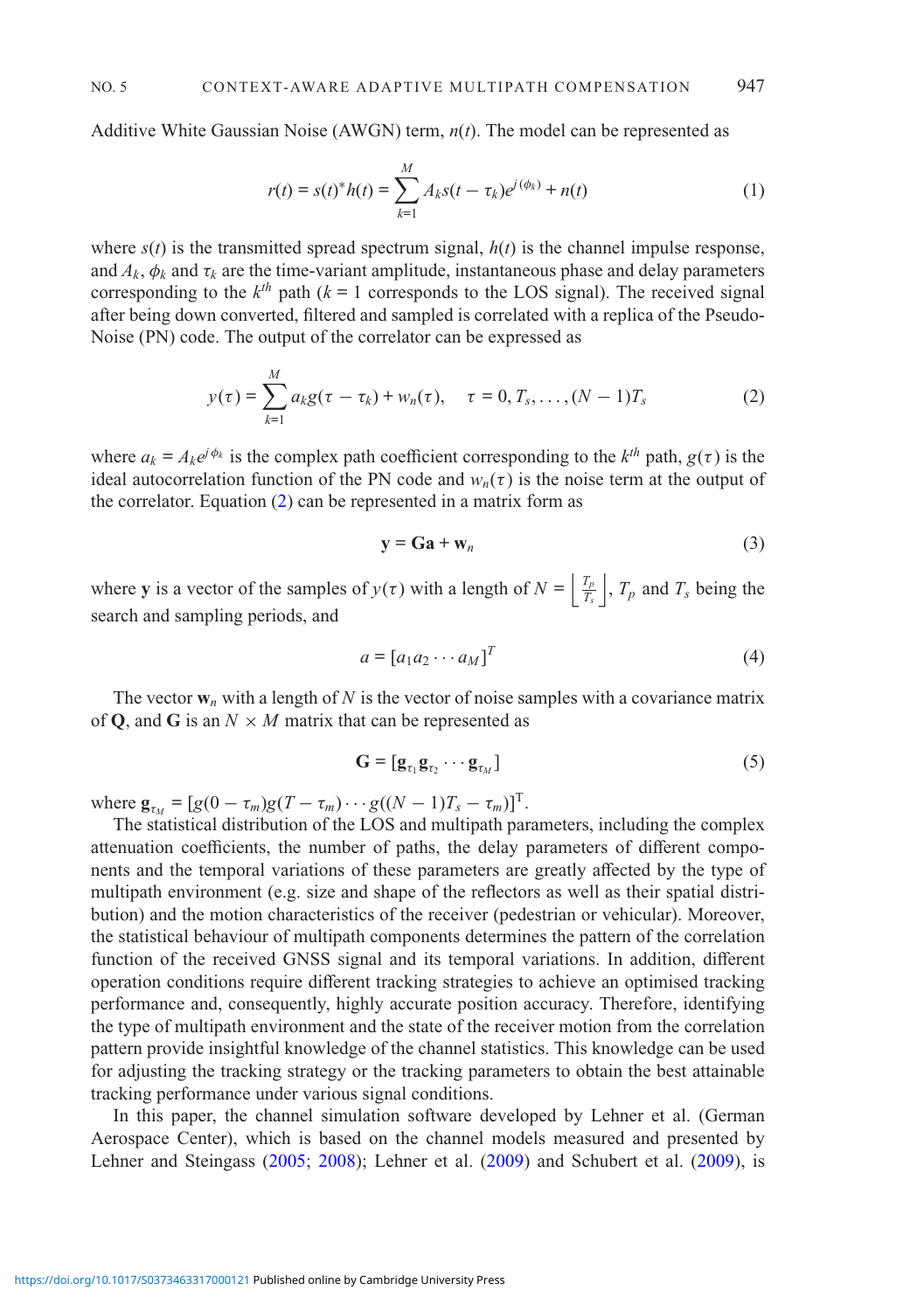<span id="page-4-0"></span>

Figure 1. Simulated power delay profile of suburban channel for two different motion states: (a)-vehicular, (b)-pedestrian.

<span id="page-4-1"></span>

Figure 2. Simulated power delay profile of urban channel for two different motion states: (a)-vehicular, (b)-pedestrian.

used to generate received signal patterns that typically appear in different multipath environments. [Figure 1](#page-4-0) and [Figure 2](#page-4-1) show channel power delay profiles as functions of time for two examples of multipath environments, namely suburban and urban environments, and for two different types of receiver motion, namely pedestrian and vehicular.

For both simulation cases, in the pedestrian motion state, the maximum speed of the receiver was 7 km/h, and in the vehicular state, 50 km/h. The simulated satellite was located at azimuth and elevation angles of −45◦ and 30◦. It can be observed by comparing these figures that in general, for the urban case, the delay spread parameter of the channel has larger values when compared to the suburban case. Moreover, the urban and suburban channels can be better distinguished under the pedestrian motion state rather than the vehicular state.

3. MULTIPATH PATTERN RECOGNITION USING SVM CLASSIFICATION. There are several different machine learning algorithms that are used to automatically learn some structure from data for many different applications (e.g. computer vision, speech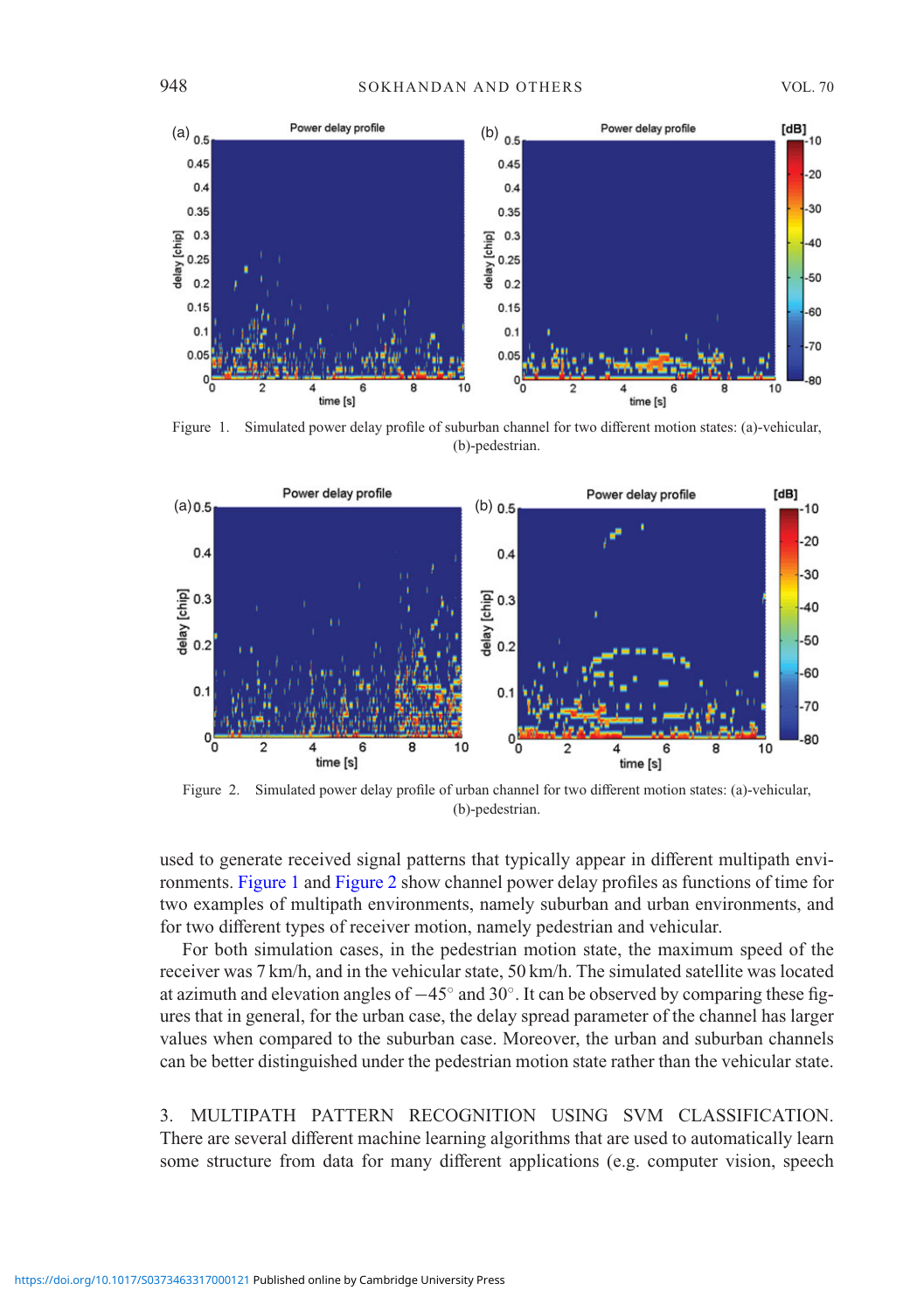recognition). Supervised classifiers are a subcategory of machine learning algorithms that are used to classify data into a number of *a priori* known classes using a set of labelled training data. Support vector machines are among the best off-the-shelf supervised learning algorithms developed from statistical learning theory (Vapnik, [1998\)](#page-18-14), and they are well-known for their good performance in handling non-linear problems (Neural-networksbased classifiers are also strong solutions in dealing with nonlinear problems and they have been analysed by Ziedan [\(2012](#page-18-12)). Therefore, in this paper, the SVM-based classifiers are studied).

Similar to all the other classification approaches, SVM learns a mapping from an input features vector **x** to an output class label  $y$ (**x**  $\mapsto$  *y*) where x is defined in a *l*-dimensional space  $(R<sup>l</sup>)$ , which means that each instance of data is represented by *l* features. In the simplest binary classification case, the class labels are defined as either positive or negative one  $(y \in {\pm 1})$ . The theory behind SVM is based on the idea of separating the positive and negative examples of the training set by maximising the minimum geometric distance between examples of each class, namely the geometric margin, to the decision boundary, which is a hyper-plane. This is equivalent to optimising the prediction confidence on the training data (Burges, [1998](#page-17-13)). Since the input data may be linearly non-separable in the original feature space, it is projected into a much higher dimensional space  $R<sup>n</sup>$  (*n* may be infinite) using a non-linear mapping function  $\varphi(\mathbf{x})$ . In other words,  $\varphi(\mathbf{x})$  is a vector in  $R^n$  where *l* is much less than *n*.

After projecting the training data into the new space, the SVM trainer searches for a linear discriminant function  $f(\mathbf{x}) = \mathbf{w}^T \boldsymbol{\varphi}(\mathbf{x}) + b$  in the projected feature space (since training examples will be linearly separable after projection), and patterns are classified by the sign of *<sup>f</sup>* (**x**). In this standard linear formulation, **w** is a vector of length n whose *<sup>k</sup>*th element is the weight value corresponding to the *k*th feature in  $\varphi(x)$  and b is a constant scalar (from a geometric point of view, **w** is a vector orthogonal to the decision boundary). Considering this formulation, the geometric margin of the hyper-plane, which is parametrised by (**w**, b) with respect to the *i*th training example  $(\mathbf{x}^{(i)}, x^{(i)})$ , is defined as

$$
\gamma^{(i)} = y^{(i)} \left( \left( \frac{\mathbf{w}}{\|\mathbf{w}\|} \right)^T \boldsymbol{\phi}(\mathbf{x}^{(i)}) + \frac{b}{\|\mathbf{w}\|} \right) \tag{6}
$$

Given a training set  $S = \{(\mathbf{x}_{(i)}, y^{(i)}); i = 1, ..., m\}$ , the geometric margin over the individual training entire set is defined as the smallest of the geometric margins on the individual training examples, i.e.:

$$
\gamma = \min_{i=1,\dots,m} \gamma^{(i)} \tag{7}
$$

<span id="page-5-0"></span>Considering the above, in its attempt to maximise  $\gamma$ , SVM solves the following optimisation problem (Cristianini and Shawe-Taylor, [2000](#page-17-17)) to find **w** and b:

$$
\min_{\mathbf{w},b,\varepsilon} \left( \frac{1}{2} \|\mathbf{w}\|^2 + C \sum_{i=1}^m \varepsilon_i \right),
$$
\n
$$
\text{subject to} : y^{(i)} (\mathbf{w}^T \boldsymbol{\varphi}(\mathbf{x}^{(i)}) + b) \ge 1 - \varepsilon_i, \varepsilon_i > 0, \quad i = 1,\dots, m.
$$
\n
$$
(8)
$$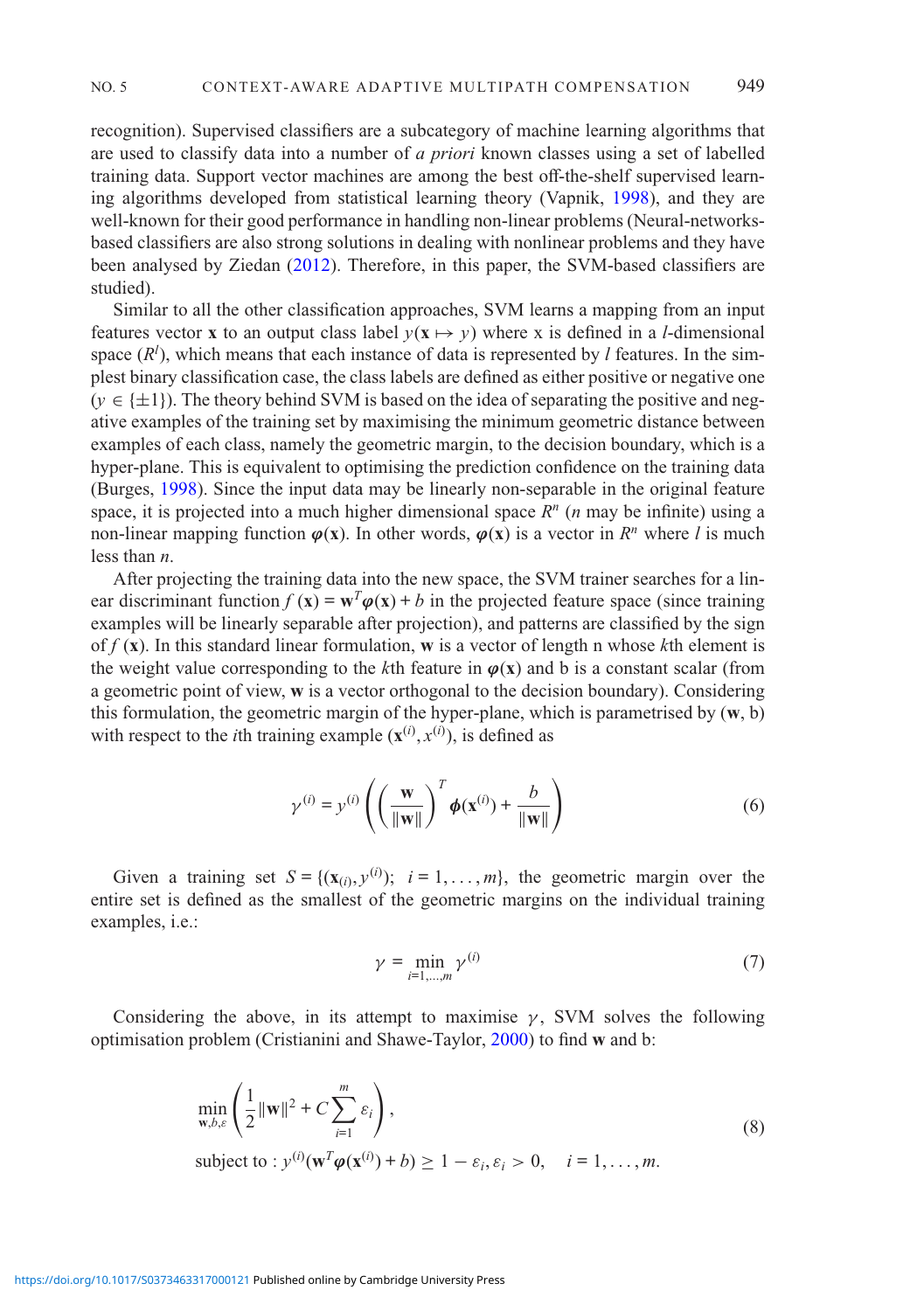where  $\varepsilon_i$  accounts for the misclassification error in the i<sup>th</sup> instance of training data. The optimisation in Equation [\(8\)](#page-5-0) is equivalent to the following non-constraint optimisation problem:

<span id="page-6-0"></span>
$$
\min_{\mathbf{w},b} \left( \frac{1}{2} ||\mathbf{w}||^2 + C \sum_{i=1}^m [y^{(i)} H_1(\mathbf{w}^T \boldsymbol{\varphi}(\mathbf{x}^{(i)}) + b) + (1 - y^{(i)}) H_0(\mathbf{w}^T \boldsymbol{\varphi}(\mathbf{x}^{(i)}) + b)] \right) \tag{9}
$$

In both Equations [\(8\)](#page-5-0) and [\(9\)](#page-6-0), *C* is the regularisation parameter introduced later in this section and the  $H_0$  and  $H_1$  functions in Equation [\(9\)](#page-6-0) can be represented as

$$
H_1(z) = \max(1 - z, 0)
$$
  
\n
$$
H_0(z) = \max(1 + z, 0)
$$
\n(10)

The first term in Equation [\(9\)](#page-6-0) is related to maximising the geometric margin, and the second term is related to minimising the training error.

Using the Lagrange method (Burges, [1998\)](#page-17-13) for solving the constrained optimisation in Equation [\(8\)](#page-5-0) will result in the following optimisation form wherein " $\alpha_i$ " sare the Lagrange multipliers:

$$
\max_{\alpha} \left( \sum_{i=1}^{m} \alpha_i - \frac{1}{2} \sum_{i,j=1}^{m} y^{(i)} y^{(j)} \alpha_i \alpha_j \langle \varphi(\mathbf{x}^{(i)}) \varphi(\mathbf{x}^{(j)}) \rangle \right),
$$
  
Subject to :  $0 \le \alpha_i \le C, i = 1, ..., m,$   

$$
\sum_{i=1}^{m} \alpha_i y^{(i)} = 0
$$
 (11)

<span id="page-6-1"></span>where  $\langle \phi(\mathbf{x}^{(i)})\phi(\mathbf{x}^{(j)})\rangle$  is the dot product between  $\phi(\mathbf{x}^{(i)})$  and  $\phi(\mathbf{x}^{(j)})$ , which is referred to as the kernel  $K(\mathbf{x}^{(i)}\mathbf{x}^{(j)})$  so that the kernel  $K(\mathbf{x}^{(i)}, \mathbf{x}^{(j)})$  so that

$$
K(\mathbf{x}^{(i)}, \mathbf{x}^{(j)}) = \langle \phi(\mathbf{x}^{(i)})\phi(\mathbf{x}^{(j)}) \rangle = \phi^T(\mathbf{x}^{(i)})\phi(\mathbf{x}^{(j)})
$$
(12)

Since the optimisation cost function in Equation  $(11)$  can be entirely written in terms of the inner products of  $\phi(\mathbf{x}^{(i)})$ , one does not need to know the high dimensional mapping<br>function  $\phi(\mathbf{x})$  to solve the optimisation problem. Instead, the cost function can be reprefunction  $\phi(x)$  to solve the optimisation problem. Instead, the cost function can be represented and optimised only as a function of the kernel. Specifically, computing  $K(\mathbf{x}^{(i)}, \mathbf{x}^{(i)})$  is much less expensive than computing  $\phi(\mathbf{x}^{(i)}$  and  $\phi(\mathbf{x}^{(i)})$ . The kernel function is a measure is much less expensive than computing  $\phi(\mathbf{x}^{(i)})$  and  $\phi(\mathbf{x}^{(j)})$ . The kernel function is a measure of similarity between the two examples. Taking advantage of the concept of kernel function of similarity between the two examples. Taking advantage of the concept of kernel function allows the definition of a new set of features that are used instead of the primary feature set for training and classification. This new feature vector can be defined as

$$
K(\mathbf{x}^{(i)}) = \begin{bmatrix} K(\mathbf{x}^{(i)}, \mathbf{x}^{(1)}) \\ \dots \\ K(\mathbf{x}^{(i)}, \mathbf{x}^{(m)}) \end{bmatrix}
$$
(13)

Therefore  $\mathbf{x}^{(i)}$  is replaced by  $\mathbf{k}(\mathbf{x}^{(i)})$ . In the above equation, *m* is the total number of tances in the training set. Since the new vector has a length of *m* the new weight instances in the training set. Since the new feature vector has a length of *m*, the new weight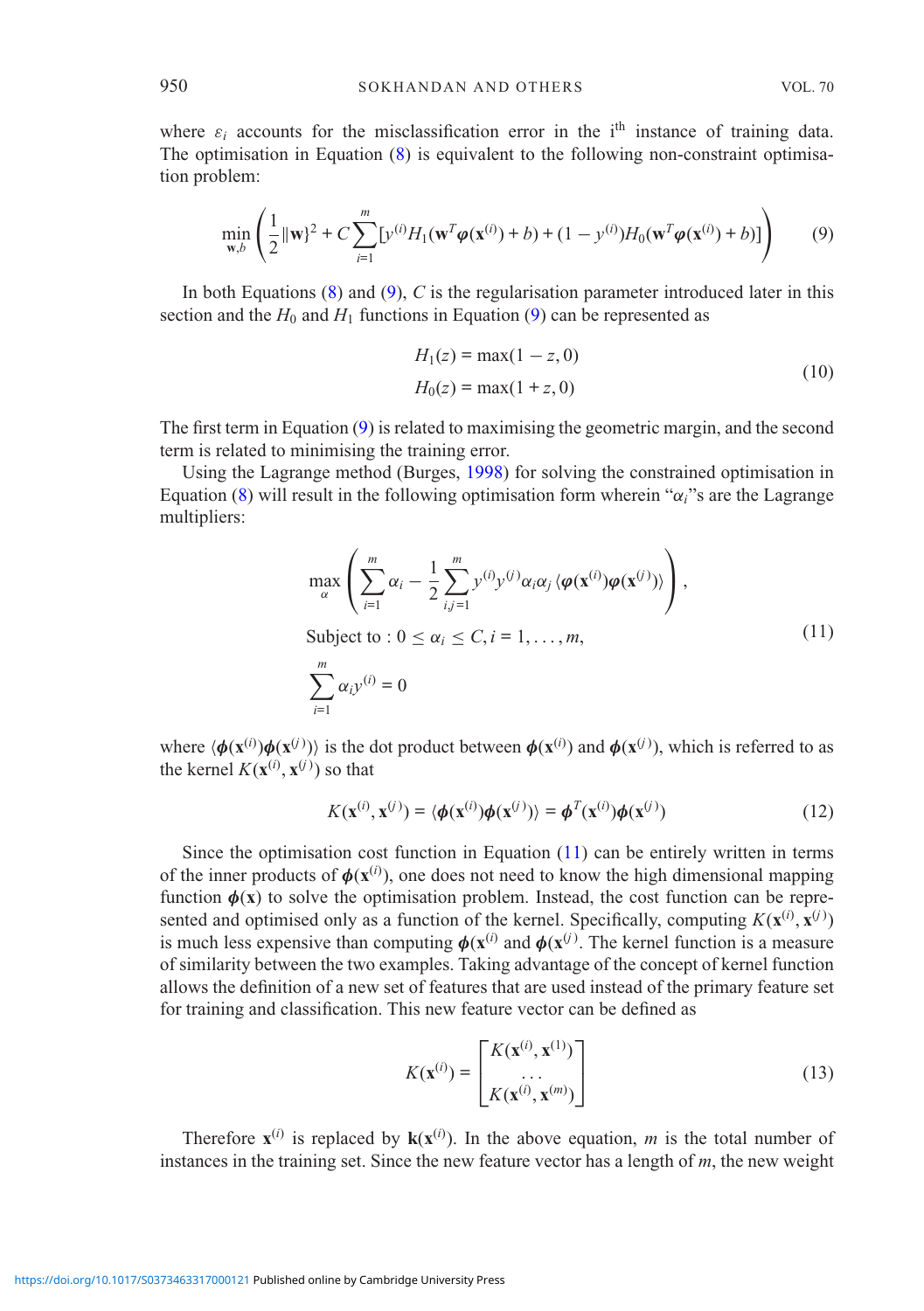vector should be also of length *m*. Therefore, the optimisation problem is now solved with respect to the new weight vector and constant parameter, namely **w**<sup> $\prime$ </sup> and *b*<sup> $\prime$ </sup>. Considering these new definitions the optimisation in Equation (11) is solved for  $\alpha$ , using the Sequential these new definitions, the optimisation in Equation [\(11\)](#page-6-1) is solved for  $\alpha_i$  using the Sequential Minimal Optimisation (SMO) algorithm (Platt et al., [2000](#page-17-18)) and optimal  $\mathbf{w}'$  and  $\mathbf{b}'$  are then obtained as a function of  $\alpha_i$  as (Kimeldorf and Wahba, [1971\)](#page-17-19)

$$
\mathbf{w} = \sum_{i=1}^{m} \alpha_{i} y^{(i)} \mathbf{k}(\mathbf{x}^{(i)}),
$$
  
\n
$$
b = \frac{\max_{i: y^{(i)} = -1} (\mathbf{w}^{T} \mathbf{k}(\mathbf{x}^{(i)})) + \min_{i: y^{(i)} = 1} (\mathbf{w}^{T} \mathbf{k}(\mathbf{x}^{(i)}))}{2}
$$
\n(14)

where *m* is the number of instances in the training data. Using this notation, the output label of a new example in the test set can be estimated as

<span id="page-7-1"></span>class label = 
$$
sign(\mathbf{w}^{T}\mathbf{k}(\mathbf{x}^{(i)}) + b')
$$
 (15)

Among " $x^{(i)}$ "s, the ones closest to the decision boundary are referred to as support vectors.

3.1. *Radial Basis Function (RBF) Kernel.* The question that has not been answered up to this point is how the kernel function is selected. Not every similarity function makes a valid kernel unless it satisfies the Mercer's theorem (Burges, [1998\)](#page-17-13). Based on this theorem, a similarity function is a valid kernel if and only if the kernel matrix formed from this function, the matrix whose  $(i,j)$ <sup>th</sup> element is  $K(x^{(i)}, x^{(j)})$ , is symmetric and positive definite. Several different non-linear kernels have been introduced and tested in the literature, including polynomial kernel, Radial Basis Function (RBF), sigmoid kernel, string kernel and chi-square kernel.

The choice of the kernel and kernel/regularisation parameters can be automated by optimising a cross-validation-based model selection as will be explained in the next section. The cross-validation test performed herein led in the selection of the RBF kernel for our dataset.

The RBF kernel, also known as the Gaussian kernel is defined as  $K(x, x') =$  $\exp\left(-\frac{\|x-x'\|^2}{2\sigma^2}\right)$  $\left( \frac{-x'\|^2}{2\sigma^2} \right)$  (Hsu et al., [2003\)](#page-17-20) wherein the value of  $\sigma$ , the Gaussian radius, is also set using the cross-validation test. This function is a reasonable measure of similarity. It is close to 1 when *x* and  $x'$  are close and near zero when they are far apart.

3.2. *Improving the kernel properties.* The performance of a support vector machine classifier greatly depends on the kernel function. It is possible to further improve the performance of SVM by modifying the selected kernel. The idea is to enlarge the spatial resolution locally in neighbourhoods of support vectors, which are located closely to the boundary surface, such that the separability between classes in the feature space is increased without changing the volume of the entire space. This is realised approximately by a conformal transformation of a kernel as follows (Amari and Wu, [1999\)](#page-17-21):

<span id="page-7-0"></span>
$$
\tilde{K}(x, x') = c(x)c(x')K(x, x')
$$
\n(16)

where  $\tilde{K}(x, x')$  is the modified version of  $K(x, x')$ .  $c(x)$ , namely the conformal transformation factor, is a positive scalar function of data that has large values at the Support Vector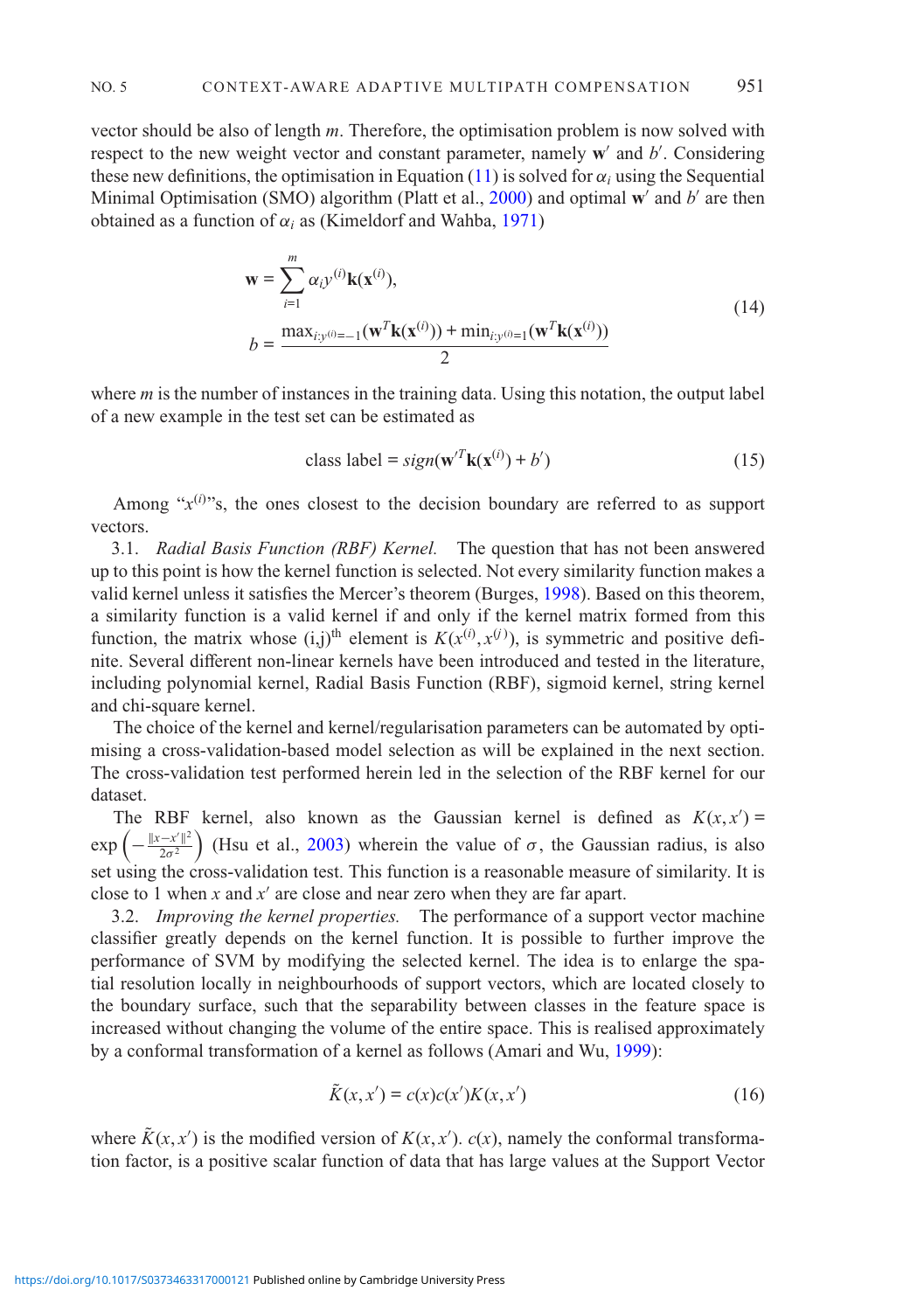positions (SV) and is represented as

$$
c(x) = \sum_{i \in SV} w_i e^{-\|x - x_i\|^2 / 2\tau^2}
$$
 (17)

Moreover, in Equation [\(16\)](#page-7-0),  $\tau$  is a design parameter whose optimal value is around Moreover, in Equation (16),  $\tau$  is a design parameter whose optimal value is around  $\sigma/\sqrt{L}$  (Amari and Wu, [1999\)](#page-17-21), and  $w_i$  is the element of **w** that corresponds to the *i*<sup>th</sup> support vector vector.

When this approach is applied to an SVM classifier, the training process is performed in two steps. In the first step, a primary kernel is used to obtain support vectors. The kernel is then modified by using the support vector information. In the second step, the modified kernel is used to obtain the final classifier.

3.3. *Cross Validation and grid search.* An SVM model contains a set of unknown parameters and factors such as the type of kernel, the regularisation parameter C and the kernel parameters (such as  $\sigma^2$  in RBF kernel) whose appropriate values must be estimated using the available data. Therefore, a parameter search must be performed to identify an approximately optimal selection of these parameters so that the classifier can accurately predict unknown data (i.e. testing data). A common strategy is to separate the available labelled data set into three parts (Hsu et al., [2003\)](#page-17-20). The first part (which includes around 80%) of the labelled data is used as the training data. The second part (around 10%) is used as a "cross-validation" data set, and it is also used for selecting the optimum values of the unknown model parameters. Finally, the third part of the labelled data is used as the test data set to evaluate the trained classifier. The prediction accuracy obtained from the test set reflects the classification performance.

In the cross-validation test, a search grid in the model parameters space is first formed. Then, for each search point in the considered space, the classifier is trained using the training data set and is tested using the cross validation set. Finally, the search point that corresponds to the smallest prediction error on the cross-validation data set determines the optimum values of the model parameters.

The cross-validation procedure can prevent the over-fitting problem that is the case when the trained classifier perfectly fits the training data set while the prediction performance of the test data set is poor.

3.4. *Multi-Class SVM Classification.* The support vector machine methodology explained so far is a binary (two-class) classifier. In many cases in practice, the data must be classified into more than two classes. Multiclass SVMs are normally implemented by combining several binary SVMs (Dietterich and Bakiri, [1995\)](#page-17-22). Two well-known methods for doing this are the one-versus-all method using a winner-takes-all strategy and one-versus-one method implemented by max-wins voting (Platt et al., [2000](#page-17-18)).

The one-versus-all multi-class classifier constructs *M* binary classifiers. The  $k<sup>th</sup>$  binary classifier output function  $f_k(\mathbf{x}) = (\mathbf{w}^T \mathbf{k}(\mathbf{x}) + b)$  is trained taking the examples from the  $k^{\text{th}}$ class as positive and the examples from all other classes as negative. For a new example  $\mathbf{x}_t$ , the one-versus-all SVM strategy assigns it to the class with the largest value of  $f_k(x_t)$ . The one-versus-one method associates one binary classifier for every pair in the set of *M* classes. Therefore, a total of  $M(M - 1)/2$  binary classifiers are constructed. The  $(k, j)$ <sup>th</sup> binary classifier is trained taking the examples from the  $k<sup>th</sup>$  class as positive and the examples from the *j*<sup>th</sup> as negative. For a new example  $x_t$ , the vote for the  $k^{\text{th}}$  class is incremented by one if the  $(k, j)$ <sup>th</sup> binary classifier such as  $x_t$  belongs to the  $k$ <sup>th</sup> class. Otherwise, the vote for the *j*<sup>th</sup> class is added by one. After all  $M(M - 1)/2$  classifiers vote, the one-versus-one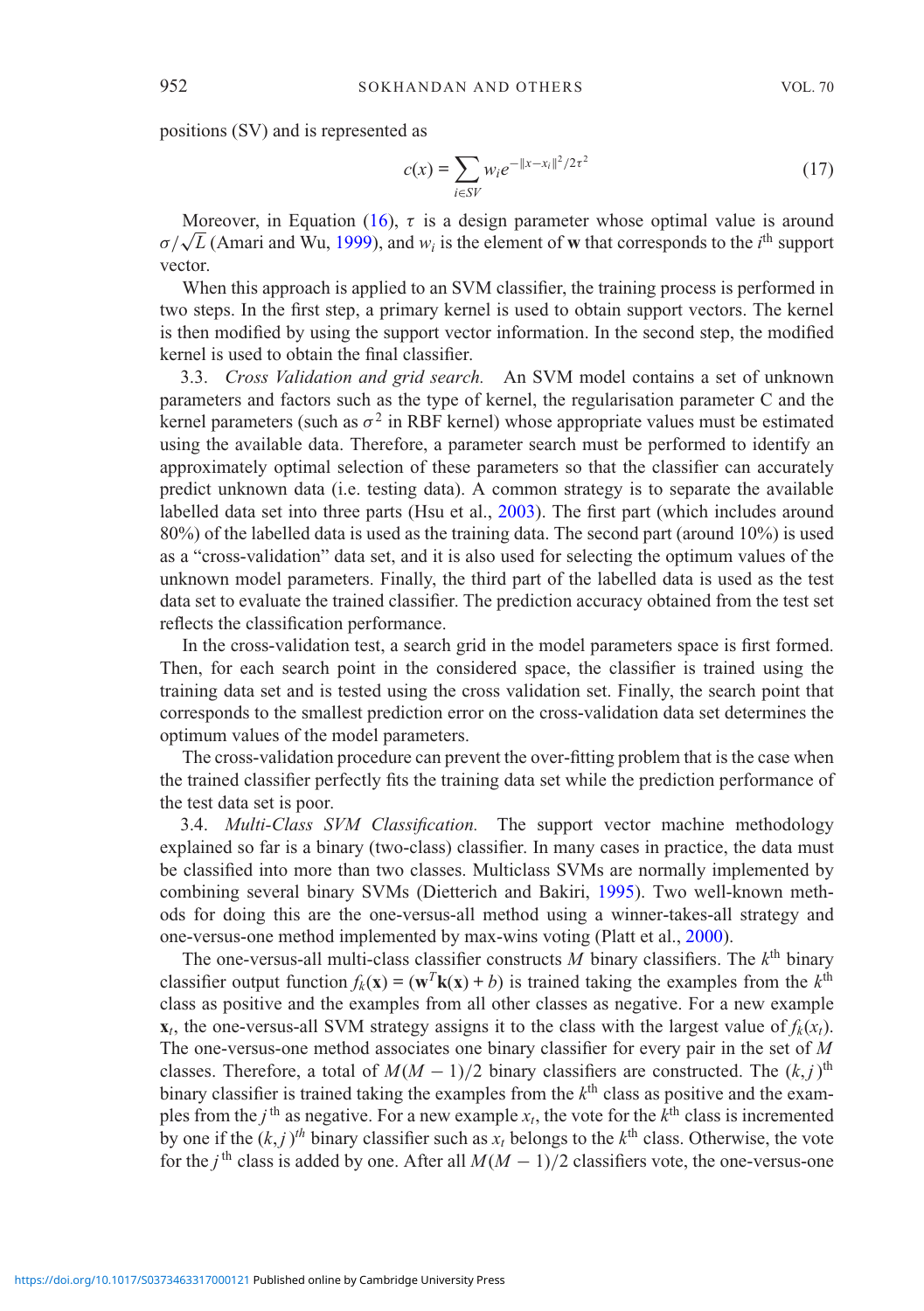strategy assigns  $x_t$  to the class with the largest number of votes. The empirical results presented by Duan and Keerthi [\(2005\)](#page-17-23) show that the performance values of the two methods are very similar. Therefore, since the one-versus-all method is faster (it consists of *M* classifiers instead of  $M(M - 1)/2$  classifiers), it is used in this paper.

3.5. *Feature Extraction for Multipath classification case.* In this paper, the features for multipath classification are extracted from the correlation sequences of the received GNSS signal rather than the channel parameters (the set of complex gains and delay of multipath components) themselves. This method of feature extraction is much more feasible since accurate estimation of all channel parameters requires very high sampling rates (hundreds of MHz). Two different sets of features, namely temporal and spectral, are extracted to represent each channel example. The temporal features are more useful for classifying the type of environment. The spectral features better represent the type of receiver motion. The correlation delay axis is divided into 16 bins. The first 15 bins are equi-spaced and cover the range of delays from 0 to 0·5 chips. The last bin represents delays from 0·5 to 1 chip. Therefore, there are 32 temporal features consisting of the magnitudes and relative phases of the correlation function at the centre of each bin.

To extract the spectral features, a Fourier transform is performed on every 20 successive correlation vectors (each correlation vector is 4 ms). Therefore, for each correlation delay bin, 20 time-successive samples contribute to computing a Fourier-transformed sequence from which frequency-domain features are extracted. The index of the dominant spectral peak and its bandwidth are the two spectral features extracted for each bin. Therefore, there are a total of 32 frequency features for each channel sample. After extracting the features matrix **X**, each column of the matrix is normalised as

$$
\mathbf{x}_i = \frac{\mathbf{x}_i - \text{mean}(\mathbf{x}_i)}{\text{max}(\mathbf{x}_i) - \text{min}(\mathbf{x}_i)}
$$
(18)

Therefore, after normalisation, all the features will be between 1 and  $-1$ . Normalisation helps to avoid features with larger absolute values dominating the ones with lower absolute values.

4. TEST RESULTS FOR THE TRAINED CLASSIFIER. The same channel models used to generate the training set and the cross-validation set examples are used in an independent simulation to generate the test set. The simulation combines the delayed and attenuated versions of a single path Galileo signal using the simulated channel parameters to generate correlation function patterns of the received signal based on Equation [\(1\)](#page-3-1). From each generated pattern, a total of 64 features are extracted based on the strategy explained in the previous section. For this test, the training set contains 10,000 instances per class, and each of the cross-validation sets and the test set contains 2,000 instances per class. After the cross-validation test, the values of C and  $\sigma$  were set to 100 and 0.05, respectively. Six different classes of patterns are considered: Urban-Vehicular, Urban-Pedestrian, Suburban-Vehicular, Suburban-Pedestrian, Indoor and Open Sky. [Table 1](#page-10-0) shows the accuracy of classification for each class after evaluating the classifier on the test data set. The results in the first column are based on SVM classification using the basic RBF kernel while the results in the second column correspond to the case where the kernel is modified based on Equations  $(15)$  and  $(16)$ .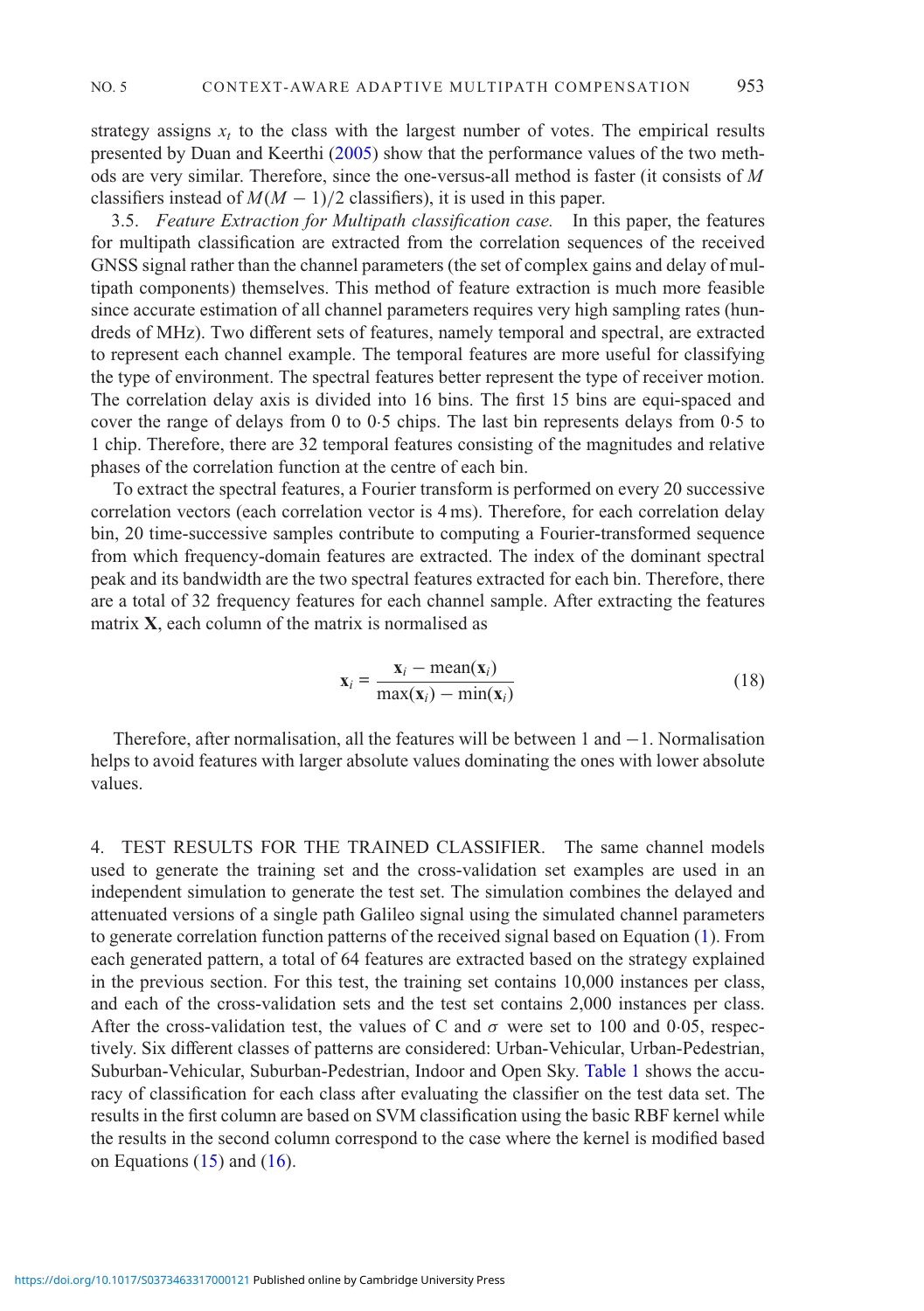<span id="page-10-0"></span>

| Class/Type          | Detection rate with<br>RBF kernel [percentage] | Detection rate with<br>modified kernel [percentage] |  |
|---------------------|------------------------------------------------|-----------------------------------------------------|--|
| Urban-Vehicular     | $60-6$                                         | 71.2                                                |  |
| Urban-Pedestrian    | 72.5                                           | 78.0                                                |  |
| Suburban-Vehicular  | 75.1                                           | $84-1$                                              |  |
| Suburban-Pedestrian | 83.2                                           | 87.3                                                |  |
| Indoor              | 94.4                                           | 95.7                                                |  |
| Open sky            | 100                                            | 100                                                 |  |

Table 1. Classification accuracy.

The results in the table show that modifying the kernel can improve the classification performance, specifically in distinguishing between urban and suburban vehicular classes. As it is also observed by comparing [Figure 1](#page-4-0) and [Figure 2,](#page-4-1) urban and suburban patterns are more separable under the pedestrian motion state than the car motion state. Open sky and indoor patterns are effectively distinguished from urban and suburban cases.

5. ADAPTIVE MULTIPATH COMPENSATION AND TRACKING STRATEGY. In the previous section, it was explained how the effect of multipath channel on the pattern of the correlation sequence of the received signal can be used to recognise the multipath channel and receiver motion types. To be able to effectively utilise this important information in the structure of the receiver to minimise multipath effects from the estimated tracking parameters such as code phase, the receiver should employ some highly adaptive multipath compensation mechanism. A set of adaptive algorithms derived based on the stochastic gradient equalisation methodology (Sayed, [2008\)](#page-18-15) is used here to compensate for the effect of multipath and track its temporal variations. Each of these closed-loop algorithms relies on some tuning parameters, which can be set based on the channel type classification results extracted from the SVM classifier output. Therefore the receiver can select the appropriate tracking method and properly tune it based on the classification results. For instance, when the channel is subject to fast variations, the receiver should decrease confidence in previous data and rely more on recently captured data which is equivalent to changing a design parameter that plays this role. Moreover, some adaptive algorithms can more reliably deal with dense multipath environments. However, these algorithms are normally more complex and slower than others. Having knowledge of the channel type, the receiver can maintain a trade-off between tracking complexity and reliability by selecting an appropriate tracking method.

Gradient descent and Newton's method are two well-known optimisation recursive algorithms. The algorithms work iteratively to find a local minimum of a function. The convergence rate of these algorithms depends on a parameter known as the step size. The step size can be kept fixed or changed with time. A small and fixed step size can lead to slow convergence. The step size can be found using a line search process at every iteration. However, this can cause a high processing overhead. Alternatively, the step size can be found analytically. In situations where solving the gradient descent and Newton's method recursions are not possible, they are approximated by Least Mean Squares (LMS) and exponentially-weighted Recursive Least Squares (RLS) approaches, respectively. In an exponentially weighted RLS approach, a weight factor in the range of [0,1] is used. Setting the weight factor to less than 1 gives more weight to most recent data (Clarkson, [1993](#page-17-24)).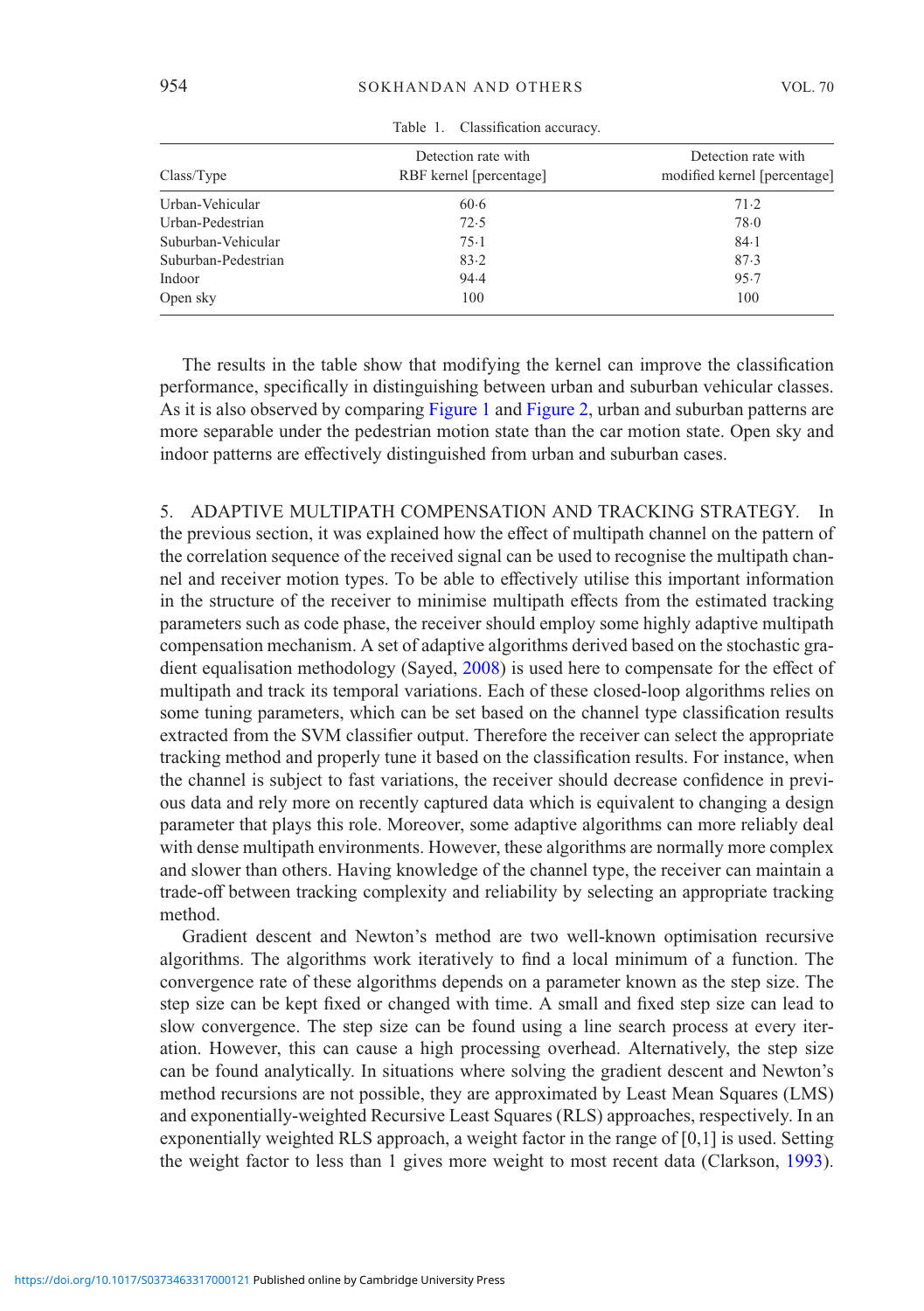<span id="page-11-0"></span>

Figure 3. Block diagram of the adaptive system in the wavelet domain.

This is especially beneficial when older data are less relevant. The optimal weight factor can be found using maximum likelihood approaches.

The adaptive algorithms applied for multipath compensation and tracking in this paper are selected from the class of stochastic-gradient-based adaptive filters in both time and wavelet domains (Sokhandan et al., [2015](#page-18-16)). Here, two stochastic gradient approaches, namely the LMS and RLS and their wavelet-domain duals, referred to as WLMS and WRLS, are used to compensate for the effect of multipath channel from the correlation samples and estimate the parameters of the LOS signal. The mathematical and computational details of these algorithms are described in the reference mentioned above.

In the next section, the trained classifier explained in the previous section is used to adaptively trigger the design parameters of the introduced tracking methods based on the type of environment. The block diagram of an adaptive stochastic-gradient-based multipath compensation technique in the wavelet domain is shown in [Figure 3.](#page-11-0) In this Figure,  $y_k$  is the vector of raw correlation samples,  $\hat{\mathbf{y}}_{k,l}$  is the vector of compensated correlation samples,  $\tilde{\mathbf{y}}_{k,l}$ is the vector of estimated correlation samples for LOS signal after a hard decision, **G** is a matrix formed from ideal correlation samples and finally  $\tau_{LOS,k}$  is the estimated LOS delay. Furthermore, OSC refers to an Oscillator, MSR refers to the Measurement, DWT stands for Discrete Wavelet Transform and NCO refers to Numerical Controlled Oscillator.

6. TEST RESULTS FOR ADAPTIVE TRACKING. In this section, the effect of the context-aware multipath compensation strategy selection on delay estimation performance is evaluated through a mixed multipath scenario simulation. The simulated data consists of four different multipath conditions with the same duration: vehicular urban, pedestrian urban, vehicular suburban and pedestrian suburban cases. The simulated channel samples for this section are generated using the same software used in the classification section (Lehner and Steingass, [2005](#page-17-14); [2008](#page-17-15); Lehner et al., [2009\)](#page-17-16). In these simulations, Intermediate Frequency (IF) Galileo E1 signals (PRN 19) with a sampling rate of 50 MHz are used. The coherent integration time is 4 ms. Since the maximum excessive delay for strong echoes (near echoes) is less than a chip, the focus is to search for the components with sub-chip delays. Note that for CBOC signals, the zero-crossings of the main lobe are located around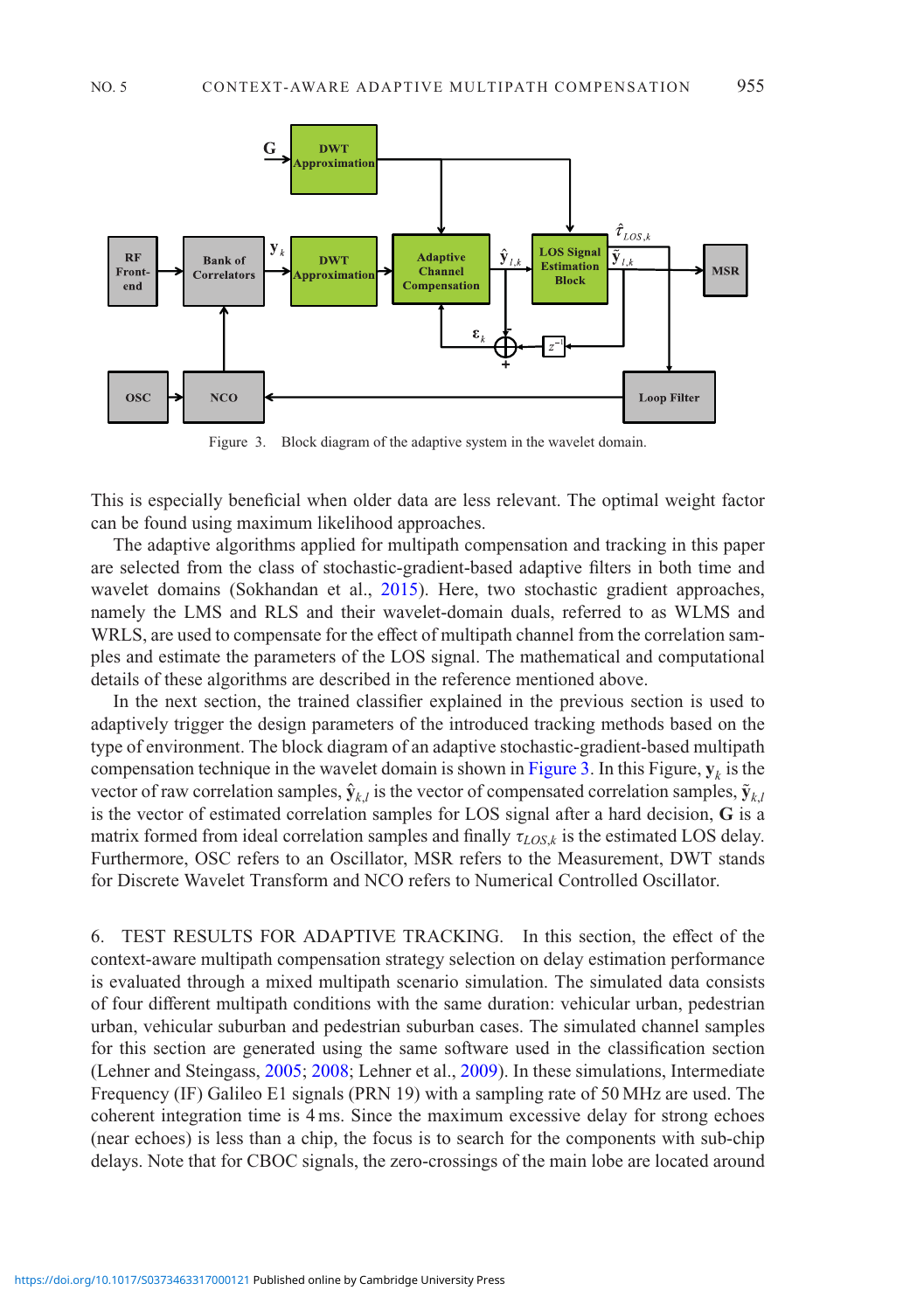<span id="page-12-0"></span>

Figure 4. RMS error performance of LOS delay estimation for RLS and WRLS algorithms as a function of exponential weight parameter  $(\lambda)$ .

<span id="page-12-1"></span>Table 2. Estimated optimum values of tuning parameters of adaptive algorithms under different multipath scenarios.

| Scenario/Algorithm | Urban vehicular  | Urban Pedestrian | Suburban vehicular | Suburban pedestrian |
|--------------------|------------------|------------------|--------------------|---------------------|
| WRLS/RLS           | $\lambda = 0.75$ | $\lambda = 0.8$  | $\lambda = 0.95$   | $\lambda = 0.95$    |
| WLMS/LMS           | $\mu = 0.011$    | $\mu = 0.01$     | $\mu = 0.005$      | $\mu = 0.005$       |

 $+/-0.35$  chips and the peaks of the two side lobes are located around  $+/-0.5$  chips. Each of the adaptive multipath compensation algorithms introduced in the previous section has a tuning parameter whose optimal value depends on the multipath scenario. Therefore, before performing the adaptive selection and tuning strategy, optimal values of the tuning parameters for each algorithm under each multipath scenario are estimated using a separate simulation. [Figure 4](#page-12-0) shows one simulation example of these evaluations. In this case, the optimal values of the exponential weight parameter for RLS and WRLS algorithms are investigated under a vehicular urban simulation scenario. Similar simulations are performed for the other algorithms and other simulation scenarios. The estimated optimal values are shown in [Table 2.](#page-12-1) In this table,  $0 < \mu \le 1$  is the step size parameter used in the LMS and the WLMS algorithms and  $0 < \lambda < 1$  is the forgetting factor used the RLS and WRLS algorithms that down weights the impact of the previous signal vectors with respect to the newly received ones in computing the covariance matrix.

[Figure 5](#page-13-0) compares the delay estimation RMS error values of different adaptive multipath compensation algorithms. The mixed strategy in this figure detects the type of multipath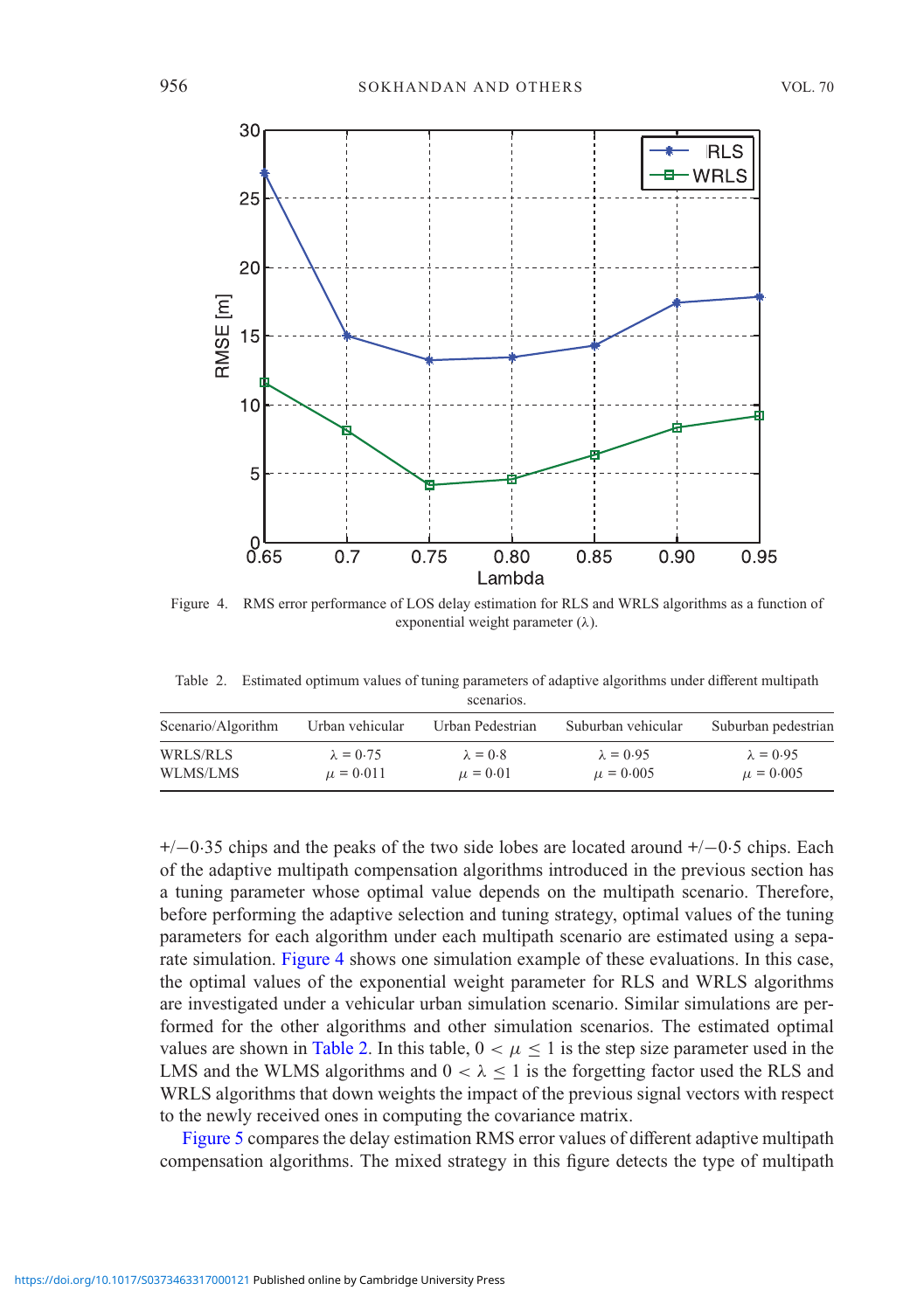<span id="page-13-0"></span>

Figure 5. RMS error of LOS delay estimation of different algorithms for a mixed multipath scenario.

environment for each time snapshot using the SVM classifier, and then selects the proper tracking strategy correspondingly. The mixed strategy uses the WRLS algorithm (because it has the best performance) for three of the scenarios, which are the vehicular, pedestrian urban, and vehicular suburban cases. For each of these cases, the value of  $\lambda$  is selected based on [Table 2.](#page-12-1) For the suburban pedestrian scenario, it uses WLMS with the corresponding value of  $\mu$  based on [Table 2](#page-12-1) (because WLMS is less complex than WRLS (Sokhandan et al., [2015](#page-18-16))). Monte-Carlo simulations results are averaged over 8000 ms of data for each value of carrier-to-noise ratio  $(C/N_0)$ .

It can be observed in [Figure 5](#page-13-0) that adjusting the tracking strategy based on the type of environment and the state of motion of the receiver result in a 15% improvement in delay estimation performance. For pure WRLS and RLS algorithms, the value of  $\lambda$  is set to 0.85. For pure WLM and LMS algorithms, the value of  $\mu$  is set to 0.01. Comparing the performance of the algorithms other than the mixed algorithm shows that the WRLS and WLMS techniques considerably outperform the other techniques in the sense of LOS delay estimation Root Mean Square (RMS) error. Moreover, the RMS error variations as a function of the  $C/N_0$  are much smoother for these two algorithms as compared to the other four. For example, the RMS error corresponding to WRLS algorithm starts at 15 m for a  $CN<sub>0</sub>$  of 20 dB-Hz and drops to 6 m for  $CN<sub>0</sub>$  values larger than 50 dB-Hz. For the WLMS algorithm, the RMS error starts at 22 m for a  $C/N_0$  of 20 dB-Hz and decreases to 5–6 m for  $CN<sub>0</sub>$  values larger than 50 dB-Hz. The implementation of the RLS and LMS algorithms in the wavelet domain results in a remarkable improvement in estimation performance compared to their implementation in the time domain. This improvement is due to the noise resistant structure of the former implementation. This is why the computational cost of implementing the algorithms in the wavelet domain is also smaller than the time-domain implementation. This is because a smaller number of correlation points is used, which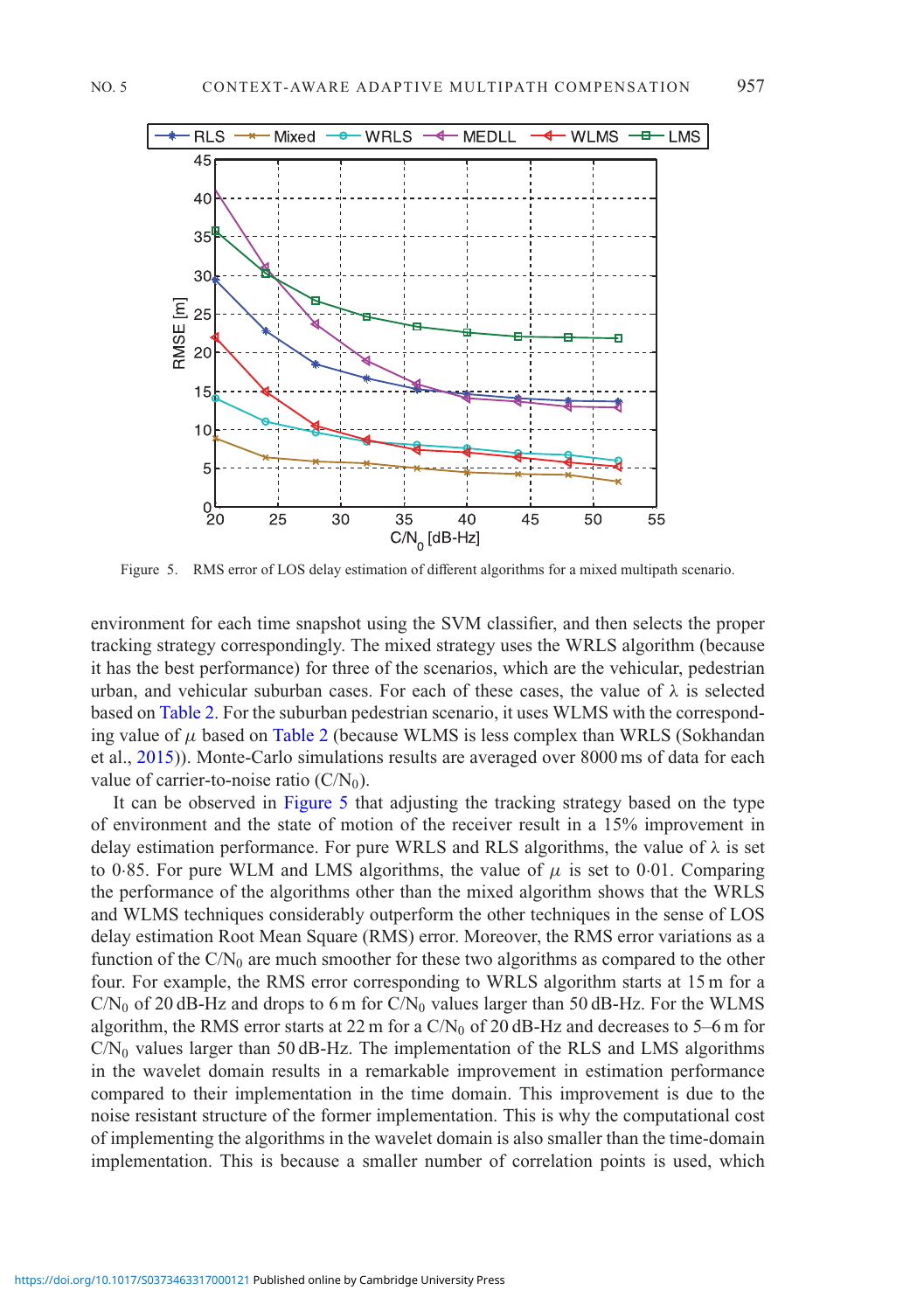results in a smaller number of matrix calculations. A very interesting point that can be inferred from [Figure 5](#page-13-0) is that the performance results of the LMS and RLS algorithms in the wavelet domain are much closer to each other than in the time domain. In fact, the WLMS algorithm with a very small computational complexity can be used instead of the WRLS algorithm, while the performance loss is insignificant. However, it can be observed that the difference in the performance of the two algorithms in the time domain (RLS and LMS) is significant.

7. REAL DATA PROCESSING RESULTS. In this section, a set of GPS L1 C/A and Galileo E1b/c signal processing results are now used to further compare the performance of the proposed adaptive filter selection and tuning algorithm with those of the fixed strategy trackers under field conditions. The GPS signals are used for positioning along with the Galileo signals because the number of visible Galileo satellites was not sufficient during the test. However, the classification results are extracted using only Galileo signals. Moreover, the performance of the proposed algorithms is compared to the MEDLL technique. The test data set was collected on a trajectory travelled by a vehicle in downtown Calgary. The trajectory was selected to include all the four multipath scenarios described earlier. The data collection equipment included a Radio Frequency (RF) front-end located inside the vehicle, a NovAtel antenna and a SPAN system mounted on the roof of the vehicle. The tightly-coupled integrated GPS-INS (GPS-Inertial Navigation System) was used to obtain continuous reference position solutions with a 1 m accuracy for performance assessment. The sampling frequency of the front-end's digitiser was 20 MHz. The sky plot of the satellites and the data collection trajectory are shown in [Figure 6.](#page-14-0) The proposed delay estimation techniques were implemented in a software receiver. The tracking loop update interval was 20 ms and the PLL and DLL bandwidths were 15 and 2 Hz. In the implementation of narrow correlators, a correlator spacing of 0·1 chip was utilised. The parameters  $\mu$  (for LMS and WLMS) was set to 0.07 and  $\lambda$  (for RLS and WRLS) was set to 0.87. For wavelet transformation, Haar's wavelet filters with one level of decomposition were used. This choice of wavelet was selected based on the deconvolution-based estimation results presented in Vaz and Daut [\(2012](#page-18-17)). The data collection setup is shown in [Figure 7.](#page-15-0)

<span id="page-14-0"></span>

Figure 6. Sky plot of satellites and data collection test trajectory.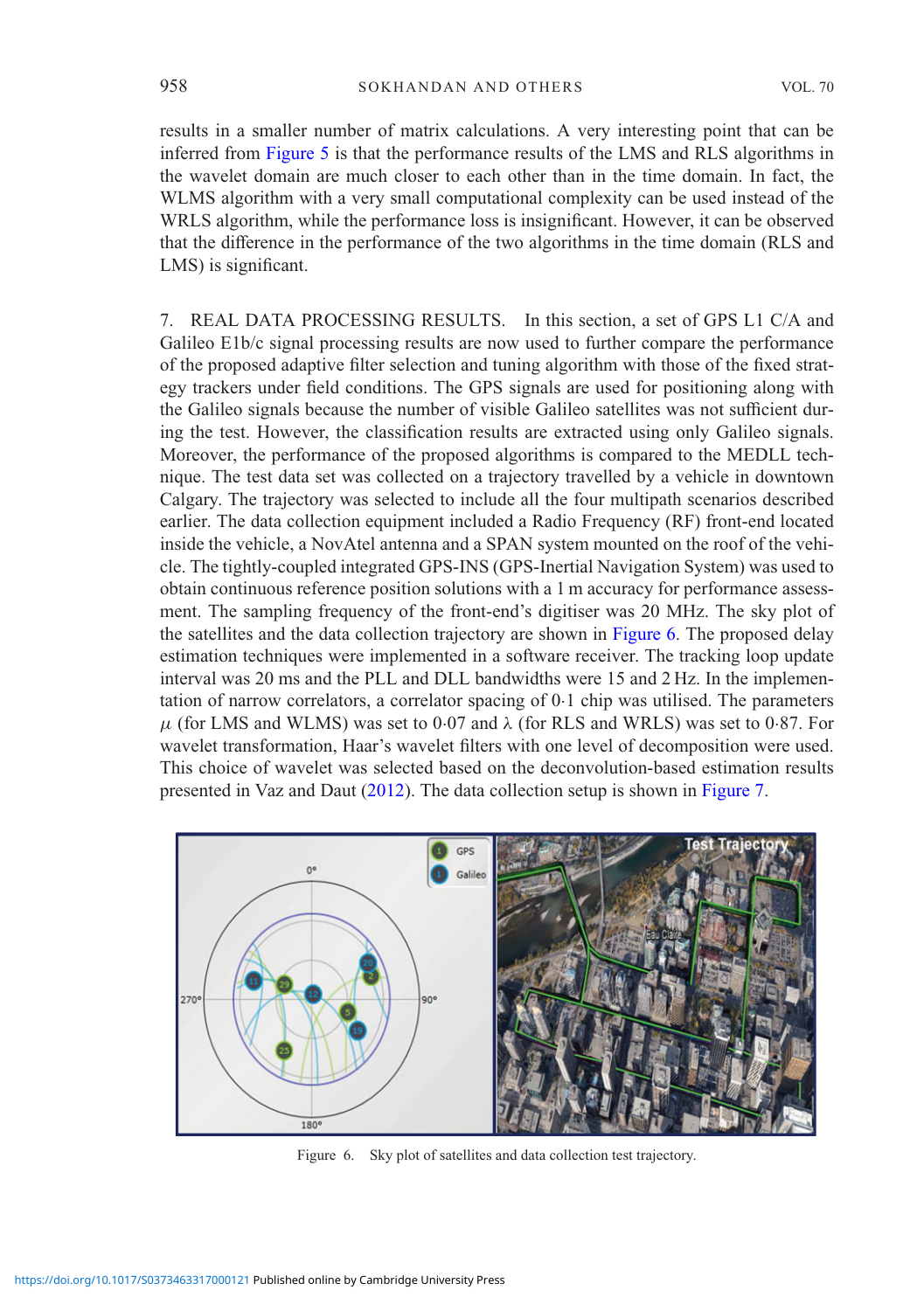<span id="page-15-0"></span>



Figure 7. Data collection setup.

<span id="page-15-1"></span>

Figure 8. Position estimation error time series.

The adaptive filter selection and tuning algorithm (referred to as Mixed) detects the type of the multipath environment for each time snapshot using the trained SVM classifier and then selects the proper tracking strategy correspondingly. It uses the WRLS algorithm for three of the scenarios (due to its superior performance), which are vehicular, pedestrian urban and vehicular suburban cases. For each of these cases, the value of  $\lambda$  is selected based on [Table 2.](#page-12-1) For the suburban pedestrian scenario, it uses WLMS with the corresponding value of  $\mu$  also based on [Table 2.](#page-12-1) The time series of position estimation errors and their RMS values are plotted in [Figure 8](#page-15-1) and [Figure 9.](#page-16-0) The most important observation is that the context-based algorithm outperforms the best of the fixed-strategy algorithms (WRLS technique) although the improvement is small for some cases such as the east component. For example, the SVM-based strategy results in an improvement of about 35% in the north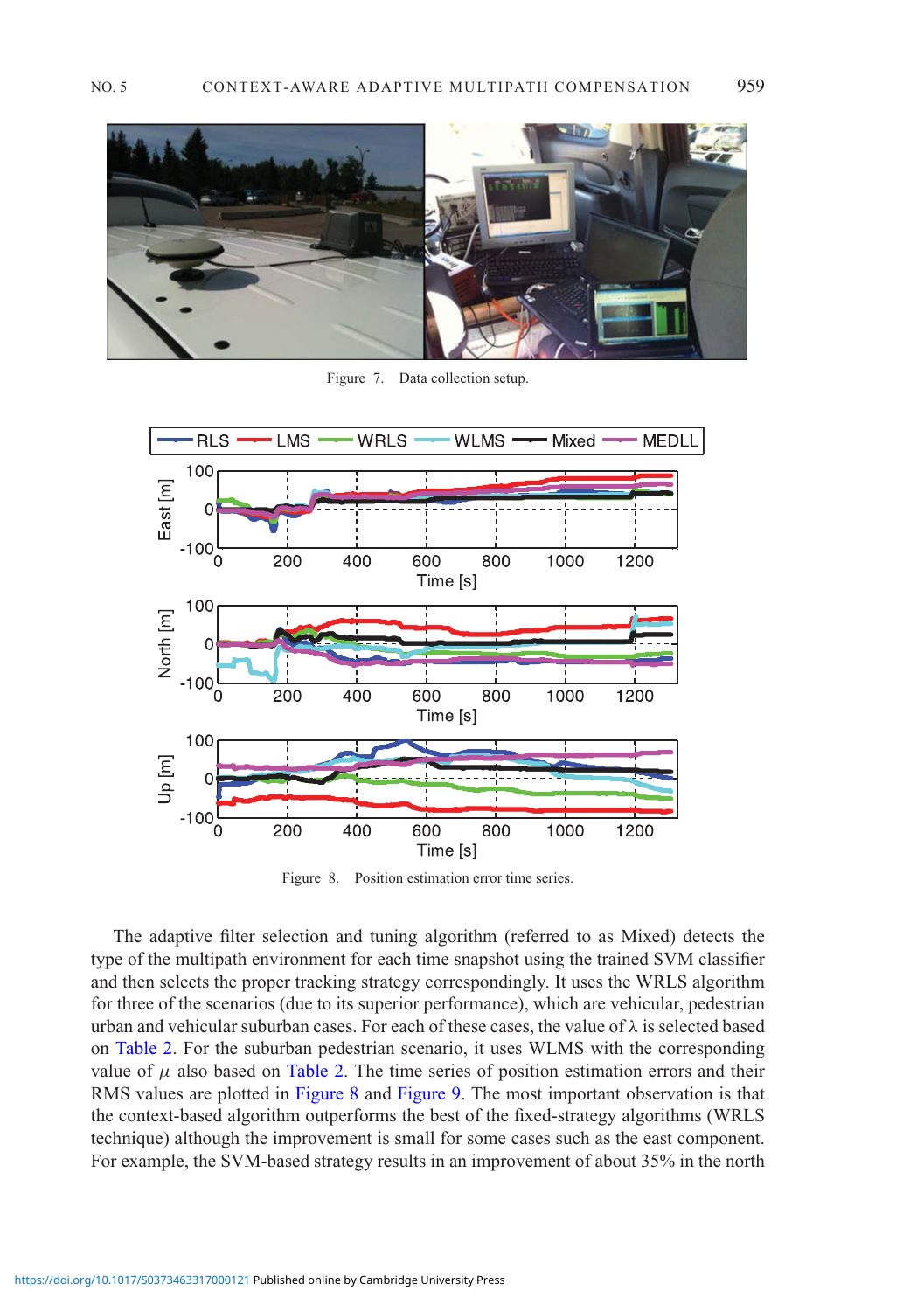<span id="page-16-0"></span>

Positioning RMS Errors

Figure 9. Comparison of position estimation RMS errors.

component RMS error. Comparing the fixed strategy techniques together shows that in general, the largest RMS error values correspond to the LMS algorithm. However, RLS shows an improvement of 14% to 33% compared to the LMS and the performance of MEDLL is closely comparable to the RLS. The WLMS and WRLS algorithms demonstrate major improvements compared to their time domain duals. For example, for the vertical component, the RMS error value is 27 m for WRLS and 51 m for the RLS algorithm, which is equivalent to a 47% improvement. The corresponding improvements for the east and north components are smaller. WLMS shows similar improvements compared to the time domain LMS. Another important observation is that the performance difference between LMS and RLS is smaller when they are implemented in the wavelet domain rather than the time domain.

8. CONCLUSIONS. A channel pattern recognition algorithm based on a support vector machine classifier with a modified Gaussian kernel was used to extract context information about the type of multipath environment and the state of motion of a GNSS receiver. The information extracted was used to trigger the design parameters of different adaptive multipath compensation methods based on the statistics of the multipath channel. Adaptive multipath compensation methods were used based on stochastic gradient tracking algorithms, which were implemented in the time and wavelet domains. The classification test results showed that the modified classifier separates four different environment types with an accuracy of 86%. Moreover, the type of receiver motion (for urban and suburban environments) was detected with an accuracy of 92%. The simulation results showed that the delay estimation performance of the adaptive multipath tracking algorithms was improved by about 15% when the context information was used to trigger the tracking parameters of these techniques.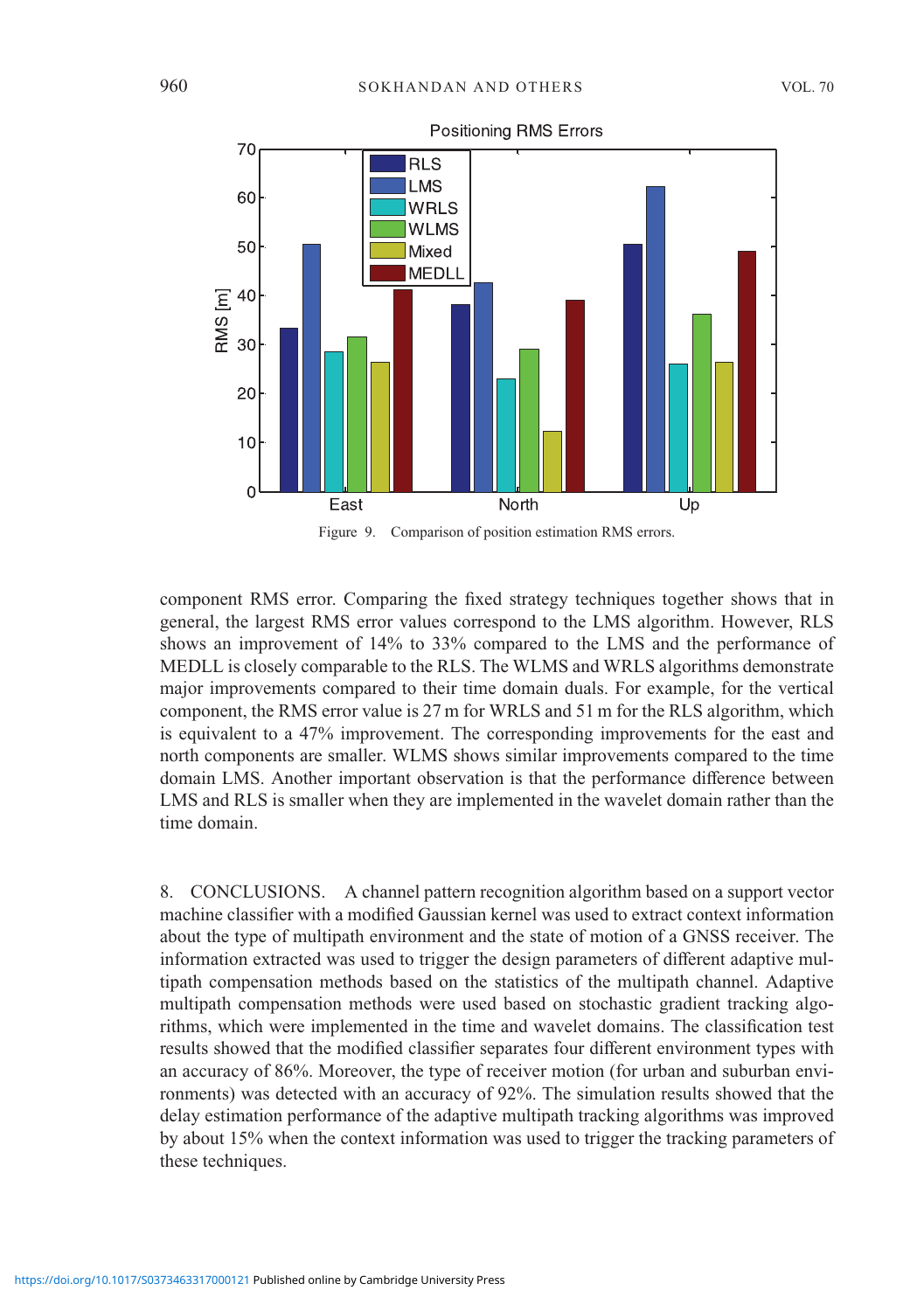## REFERENCES

- <span id="page-17-21"></span>Amari, S. and Wu, S. (1999). Improving support vector machine classifiers by modifying kernel functions. *Elesevier Journal on Neural Networks*, **12**(6), 783–789.
- <span id="page-17-8"></span>Bagnell J.A., Bradley, D., Silver, D., Sofman, B. and Stentz, A. (2010). Learning for Autonomous Navigation. *IEEE Robotics & Automation Magazine*, **17**(2), 74–84.
- <span id="page-17-1"></span>Broumandan, A., Jafarnia-Jahromi, A., Daneshmand, S. and Lachapelle, G. (2016). Overview of Spatial Processing Approaches for GNSS Structural Interference Detection and Mitigation. *Proceedings of the IEEE*, PP, no. 99, 1–12.
- <span id="page-17-13"></span>Burges, C.J.C. (1998). A Tutorial on Support Vector Machines for Pattern Recognition. *Journal of Data Mining and Knowledge Discovery*, **2**(2), 121–167.
- <span id="page-17-24"></span>Clarkson, P. (1993). *Optimal and Adaptive Signal Processing*. CRC Press, 1993, ISBN 9780849386091.
- <span id="page-17-17"></span>Cristianini, N., and Shawe-Taylor, J. (2000). *Support Vector Machines*. Cambridge University Press.
- <span id="page-17-9"></span>Choi, J., Lee, S. and Won, M.J. (2011). Self-Learning Navigation Algorithm for Vision-Based Mobile Robots using Machine Learning Algorithms. *Journal of Mechanical Science and Technology*, **25**, 247.
- <span id="page-17-6"></span>Danylenko, A., Kessler, C. and Löwe, W. (2011). Comparing Machine Learning Approaches for Context-Aware Composition. *Proceedings of the 10th International Conference on Software composition, Sven Apel and Ethan Jackson (Eds.). Springer-Verlag, Berlin, Heidelberg*, 18–33.
- <span id="page-17-22"></span>Dietterich, T. and Bakiri, G. (1995). Solving multiclass problem via error-correcting output code. *Journal of Artificial Intelligence Research*, **2**, 263–286.
- <span id="page-17-23"></span>Duan, K.-B. and Keerthi, S.S. (2005). Which is the Best Multiclass SVM Method? An Empirical Study. *Springer, Lecture Notes in Computer Science*, **3541**, 278–285.
- <span id="page-17-0"></span>Fernandez-Prades, C., Arribas, J. and Closas, P. (2016). Robust GNSS Receivers by Array Signal Processing: Theory and Implementation. *Proceedings of the IEEE*, PP, **99**, 1–14.
- <span id="page-17-10"></span>Giusti, A., Guzzi, J., Cirean, D.C., He, F., Rodríguez, J.P., Fontana, F., Faessler, M., Forster, C., Schmidhuber, J., Di Caro, G., Scaramuzza, D. and Gambardella, L.M. (2016). A Machine Learning Approach to Visual Perception of Forest Trails for Mobile Robots. *IEEE Robotics and Automation Letters*, **1**(2), 661–667.
- <span id="page-17-3"></span>Groves, P.D. (2011). Shadow Matching: A New GNSS Positioning Technique for Urban Canyons. *The Journal of Navigation*, **64**(03), 417–430.
- <span id="page-17-11"></span>Groves, P.D., Martin, H., Voutsis, K., Walter, D. and Wang, L. (2013). Context Detection, Categorization and Connectivity for Advanced Adaptive Integrated Navigation. *ION GNSS+, 16–20 September, Nashville, TN.*
- <span id="page-17-4"></span>Groves, P.D. and Jiang, Z. (2013). Height Aiding, C/N0 Weighting and Consistency Checking for GNSS NLOS and Multipath Mitigation in Urban Areas. *The Journal of Navigation*, **66**(5), 653–669.
- <span id="page-17-20"></span>Hsu, C.W., Chang, C.C. and Lin, C.J. (2003). *A Practical Guide to Support Vector Classification*. Technical report, Department of Computer Science, National Taiwan University. URL [http://www.csie.ntu.edu.tw/](http://www.csie.ntu.edu.tw/~cjlin/papers/guide/guide.pdf)∼cjlin/papers/ [guide/guide.pdf.](http://www.csie.ntu.edu.tw/~cjlin/papers/guide/guide.pdf)
- <span id="page-17-19"></span>Kimeldorf, G. and Wahba, G. (1971). Some results on Tchebycheffian spline functions. *Journal of Mathematical Analysis and Applications,* **33**(1), 82–95.
- <span id="page-17-5"></span>Krause, A., Smailagic, A. and Siewiorek, D.P. (2006). Context-Aware Mobile Computing: Learning Context-Dependent Personal Preferences from a Wearable Sensor Array. *IEEE Transactions on Mobile Computing*, **5**(2), 113–127.
- <span id="page-17-2"></span>Kumar, R. and Petovello, M. (2015). 3D Building Model-Assisted Multipath Signal Parameter Estimation. *International Conference on Indoor Positioning and Indoor Navigation (IPIN), 13–16 Oct, Banff, Canada*.
- <span id="page-17-14"></span>Lehner, A. and Steingass, A. (2005). A Novel Channel Model for Land Mobile Satellite Navigation. *In ION GNSS 2005, Long Beach, CA, USA*.
- <span id="page-17-15"></span>Lehner, A. and Steingass, A. (2008). Differences in Multipath Propagation between Urban and Suburban Environments. *In ION GNSS 2008*.
- <span id="page-17-16"></span>Lehner, A., Steingass, A. and Schubert, F. (2009). A Location and Movement Dependent GNSS Multipath Error Model for Pedestrian Applications. *In ION GNSS 2009*.
- <span id="page-17-12"></span>Lin, T., Ma, M., Broumandan, A. and Lachapelle, G. (2013). Demonstration of a High Sensitivity GNSS Software Receiver for Indoor Positioning. *Advances in Space Research, Elsevier*, **51**(6), 1035–1045.
- <span id="page-17-7"></span>Perera, C., Zaslavsky, A., Christen, P. and Georgakopoulos, D. (2014). Context Aware Computing for The Internet of Things: A Survey. *IEEE Communications Surveys & Tutorials*, **16**(1), 414–454.
- <span id="page-17-18"></span>Platt, J., Cristanini, N., Shawe-Taylor, J. (2000). Large margin DAGs for multiclass classification. *Advances in Neural Information Processing Systems,* **12**, MIT Press, 543–557.